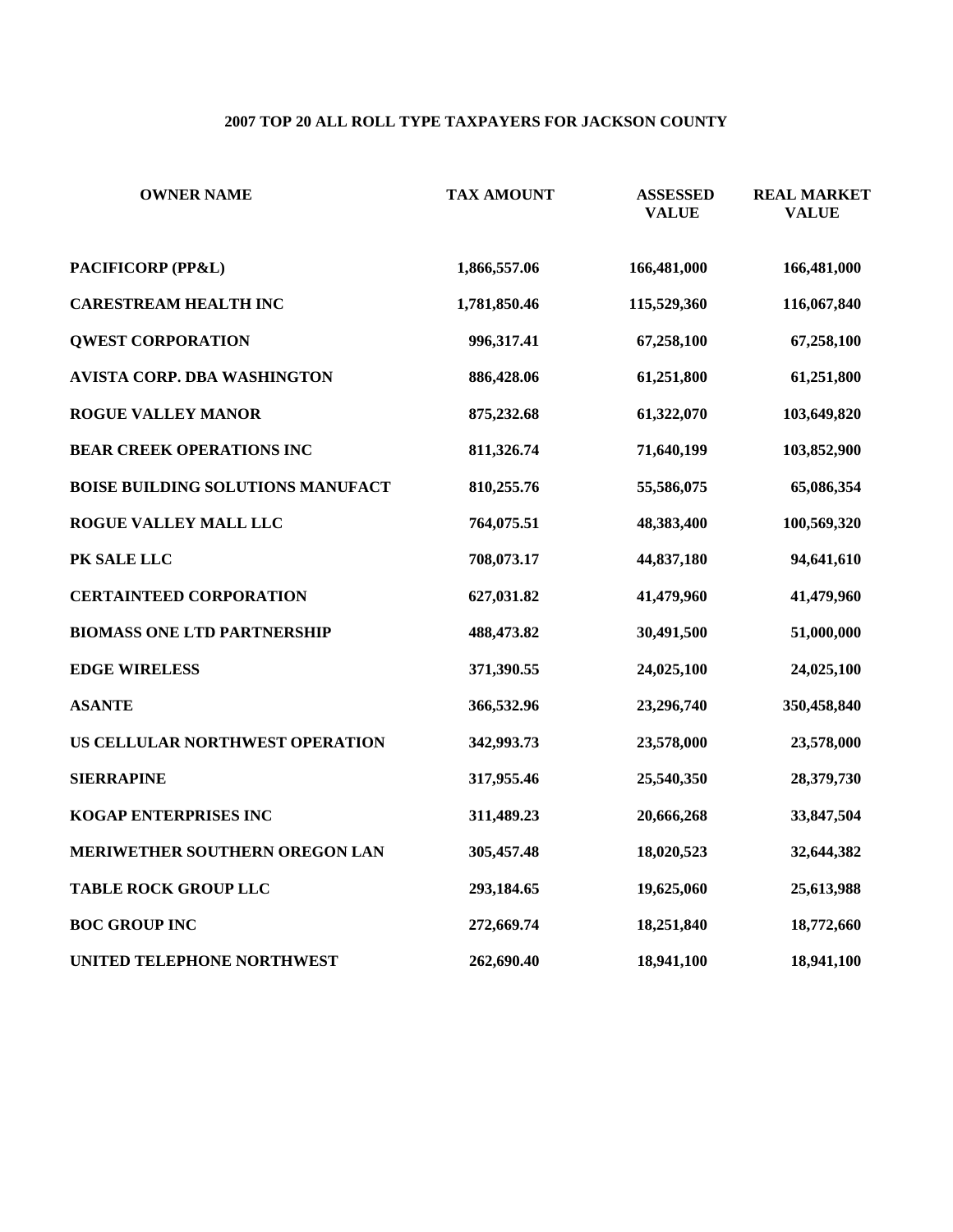# **2007 TOP 20 ALL ROLL TYPE TAXPAYERS FOR WHITE CITY ENHANCED LAW ENFORCEMENT DIST**

| <b>OWNER NAME</b>                        | <b>TAX AMOUNT</b> | <b>ASSESSED</b><br><b>VALUE</b> | <b>REAL MARKET</b><br><b>VALUE</b> |
|------------------------------------------|-------------------|---------------------------------|------------------------------------|
| <b>CARESTREAM HEALTH INC</b>             | 1,781,850.46      | 115,529,360                     | 116,067,840                        |
| <b>CERTAINTEED CORPORATION</b>           | 627,031.82        | 41,479,960                      | 41,479,960                         |
| <b>BOISE BUILDING SOLUTIONS MANUFACT</b> | 533,479.71        | 34,116,300                      | 35,829,920                         |
| <b>BIOMASS ONE LTD PARTNERSHIP</b>       | 488,473.82        | 30,491,500                      | 51,000,000                         |
| <b>TABLE ROCK GROUP LLC</b>              | 293,184.65        | 19,625,060                      | 25,613,988                         |
| <b>BOC GROUP INC</b>                     | 272,669.74        | 18,251,840                      | 18,772,660                         |
| <b>AMY'S KITCHEN</b>                     | 169,752.55        | 11,028,130                      | 14,453,650                         |
| <b>GEORGIA PACIFIC CHEMICALS LLC</b>     | 125,956.12        | 7,862,430                       | 7,905,920                          |
| UNITED TELEPHONE NORTHWEST               | 110,042.91        | 6,913,200                       | 6,913,200                          |
| EASTMAN KODAK COMPANY                    | 103,787.67        | 6,063,700                       | 6,063,700                          |
| <b>MURPHY COMPANY</b>                    | 95,546.18         | 5,964,180                       | 5,964,180                          |
| PRIUM MEDFORD BUILDINGS LLC              | 95,094.63         | 6,297,570                       | 9,403,060                          |
| <b>MILLWORK PROPERTIES LLC</b>           | 89,437.24         | 5,730,040                       | 5,835,110                          |
| <b>BURRILL RESOURCES INC</b>             | 85,874.25         | 5,690,620                       | 11,968,470                         |
| ROGUE WASTE SYSTEMS LLC                  | 83,085.74         | 5,496,360                       | 5,496,360                          |
| <b>EVERGREEN FOREST PROD INC</b>         | 80,686.30         | 5,337,630                       | 5,628,000                          |
| <b>TABLE ROCK HOLDINGS LLC</b>           | 78,085.64         | 4,172,300                       | 5,949,820                          |
| <b>CASCADE WOOD PRODUCTS</b>             | 69,181.97         | 4,446,610                       | 4,446,610                          |
| ERICKSON AIR-CRANE INCORPORATED          | 55,999.99         | 3,748,500                       | 5,705,560                          |
| <b>LONG RICHARD G TRUSTEE FBO</b>        | 55,269.67         | 3,450,040                       | 3,937,850                          |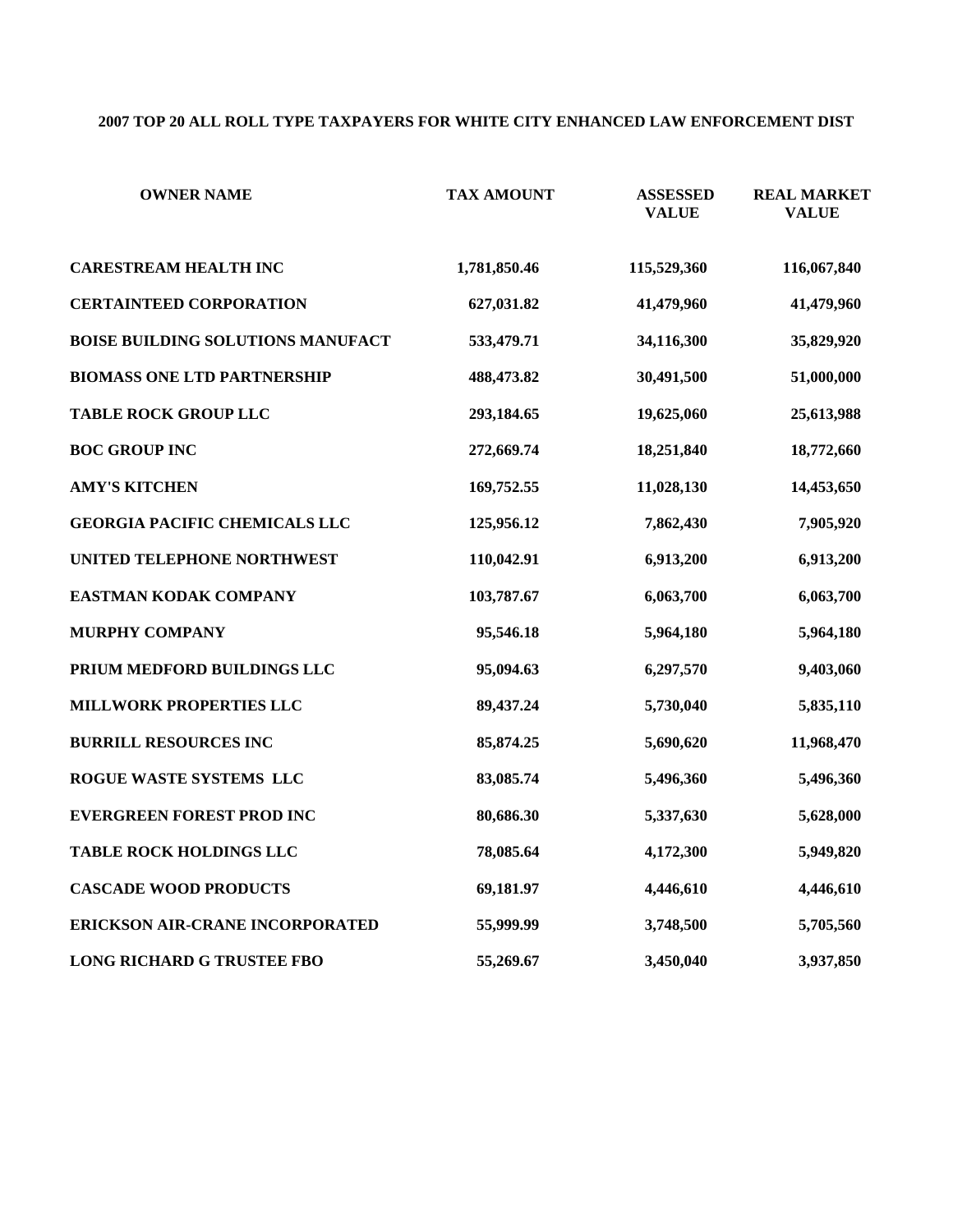# **2007 TOP 20 ALL ROLL TYPE TAXPAYERS FOR ROGUE VALLEY TRANSIT DISTRICT**

| <b>OWNER NAME</b>                        | <b>TAX AMOUNT</b> | <b>ASSESSED</b><br><b>VALUE</b> | <b>REAL MARKET</b><br><b>VALUE</b> |
|------------------------------------------|-------------------|---------------------------------|------------------------------------|
| <b>CARESTREAM HEALTH INC</b>             | 1,781,850.46      | 115,529,360                     | 116,067,840                        |
| <b>QWEST CORPORATION</b>                 | 894,453.51        | 59,209,600                      | 59,209,600                         |
| <b>ROGUE VALLEY MANOR</b>                | 875,232.68        | 61,322,070                      | 103,649,820                        |
| <b>BEAR CREEK OPERATIONS INC</b>         | 811,326.74        | 71,640,199                      | 103,852,900                        |
| <b>BOISE BUILDING SOLUTIONS MANUFACT</b> | 810,255.76        | 55,586,075                      | 65,086,354                         |
| <b>AVISTA CORP. DBA WASHINGTON</b>       | 772,826.39        | 52,567,500                      | 52,567,500                         |
| ROGUE VALLEY MALL LLC                    | 764,075.51        | 48,383,400                      | 100,569,320                        |
| PACIFICORP (PP&L)                        | 731,850.94        | 53,428,000                      | 53,428,000                         |
| PK SALE LLC                              | 708,073.17        | 44,837,180                      | 94,641,610                         |
| <b>CERTAINTEED CORPORATION</b>           | 627,031.82        | 41,479,960                      | 41,479,960                         |
| <b>BIOMASS ONE LTD PARTNERSHIP</b>       | 488,473.82        | 30,491,500                      | 51,000,000                         |
| <b>ASANTE</b>                            | 366,532.96        | 23,296,740                      | 350,458,840                        |
| <b>EDGE WIRELESS</b>                     | 359,147.27        | 22,814,300                      | 22,814,300                         |
| <b>SIERRAPINE</b>                        | 317,955.46        | 25,540,350                      | 28,379,730                         |
| KOGAP ENTERPRISES INC                    | 311,489.23        | 20,666,268                      | 33,847,504                         |
| US CELLULAR NORTHWEST OPERATION          | 279,045.53        | 18,316,000                      | 18,316,000                         |
| <b>KEY WEST PROPERTIES LLC</b>           | 256,782.31        | 16,241,190                      | 33,765,770                         |
| <b>FINANCIAL PACIFIC INC</b>             | 247,269.81        | 15,200,470                      | 33,446,490                         |
| WINDMILL INNS/AMERICA INC                | 241,150.99        | 15,499,020                      | 20,740,540                         |
| METROPOLITAN LIFE INSURANCE COMP         | 224,760.41        | 14,232,460                      | 28,399,840                         |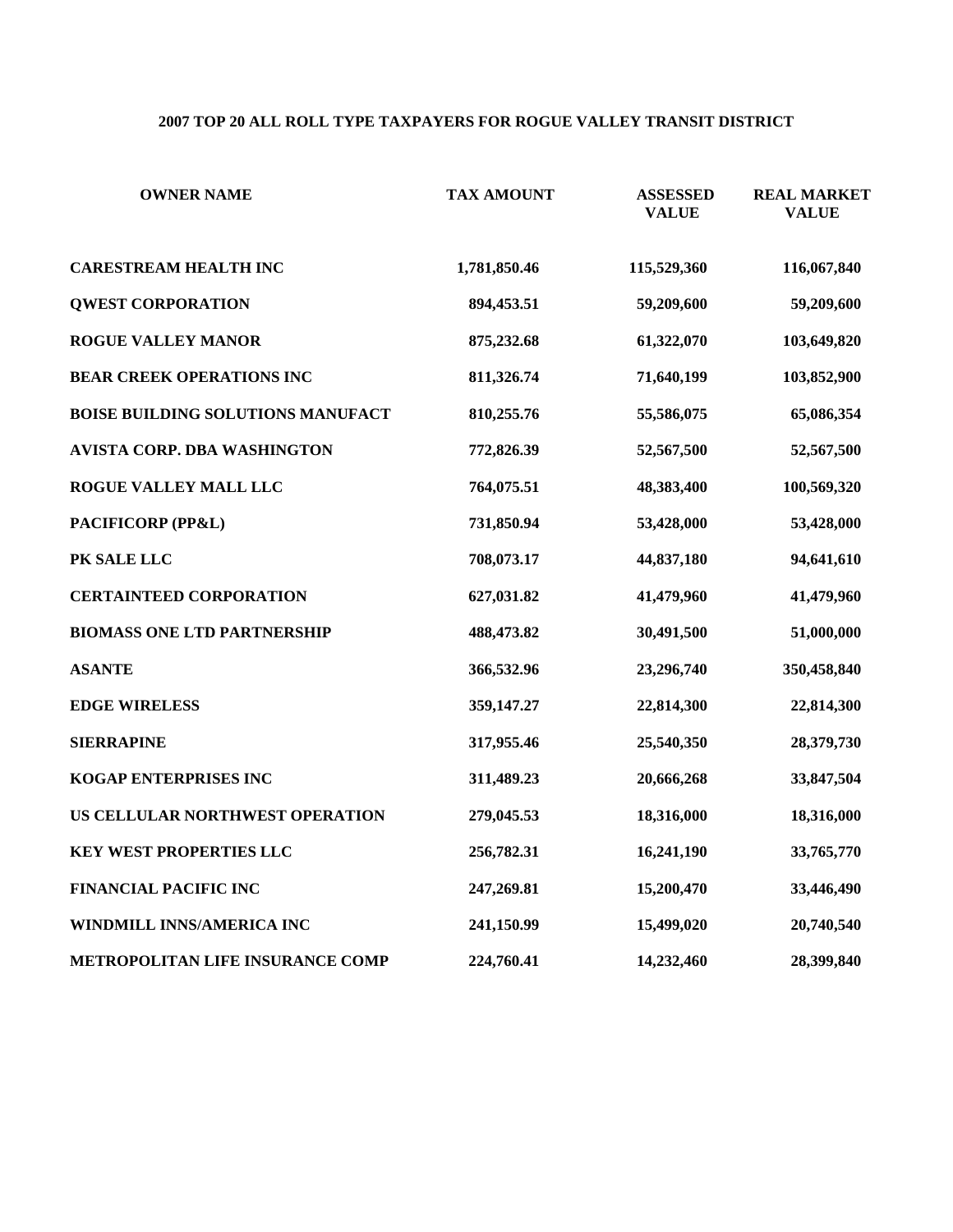# **2007 TOP 20 ALL ROLL TYPE TAXPAYERS FOR CITY OF ASHLAND**

| <b>OWNER NAME</b>                  | <b>TAX AMOUNT</b> | <b>ASSESSED</b><br><b>VALUE</b> | <b>REAL MARKET</b><br><b>VALUE</b> |
|------------------------------------|-------------------|---------------------------------|------------------------------------|
| <b>QWEST CORPORATION</b>           | 162,305.37        | 10,510,100                      | 10,510,100                         |
| WINDMILL INNS/AMERICA INC          | 160,214.94        | 10,375,160                      | 10,751,220                         |
| DELUCA RONALD L TRUSTEE            | 138,734.12        | 8,983,710                       | 20,877,990                         |
| AVISTA CORP. DBA WASHINGTON        | 113,391.45        | 7,342,900                       | 7,342,900                          |
| ASHLAND COMMUNITY HOSPITAL         | 113,210.69        | 7,330,970                       | 13,109,260                         |
| TEITELBAUM ALBERT TRSTE FBO        | 97,865.75         | 1,844,310                       | 3,037,480                          |
| NORTH MOUNTAIN LAND COMPANY LLC    | 97,326.84         | 6,302,400                       | 13,075,920                         |
| <b>FINANCIAL PACIFIC INC</b>       | 87,935.94         | 5,694,300                       | 14,124,560                         |
| RYDBOM MICHAEL D/BEVERLY A         | 73,021.25         | 4,728,500                       | 10,212,530                         |
| <b>SKYLARK ASSISTED LIVING LLC</b> | 71,774.57         | 4,647,770                       | 7,910,610                          |
| <b>BARD'S INN LIMITED PTNSHIP</b>  | 68,710.11         | 4,449,330                       | 10,971,160                         |
| <b>SUMMIT INVESTMENT</b>           | 68,066.44         | 4,407,650                       | 8,520,400                          |
| PLAZA HOSPITALITY LLC              | 60,180.13         | 3,896,970                       | 6,003,770                          |
| <b>WINDSOR INN</b>                 | 59,882.64         | 3,865,420                       | 6,438,240                          |
| <b>IPCO DEVELOPMENT CORP</b>       | 58,875.31         | 3,221,710                       | 6,518,170                          |
| HILLVIEW RESIDENCES LLC            | 56,388.76         | 3,651,460                       | 5,823,420                          |
| BARCLAY SQUARE CONDOMINIUM LLC     | 55,930.70         | 3,621,803                       | 7,468,100                          |
| <b>ACH FOUNDATION</b>              | 46,894.64         | 3,036,670                       | 5,047,430                          |
| <b>NEW ALBERTSON'S INC</b>         | 46,099.54         | 2,985,180                       | 5,037,120                          |
| <b>ROTH JAMES A TRUSTEE</b>        | 45,281.08         | 2,932,180                       | 7,347,520                          |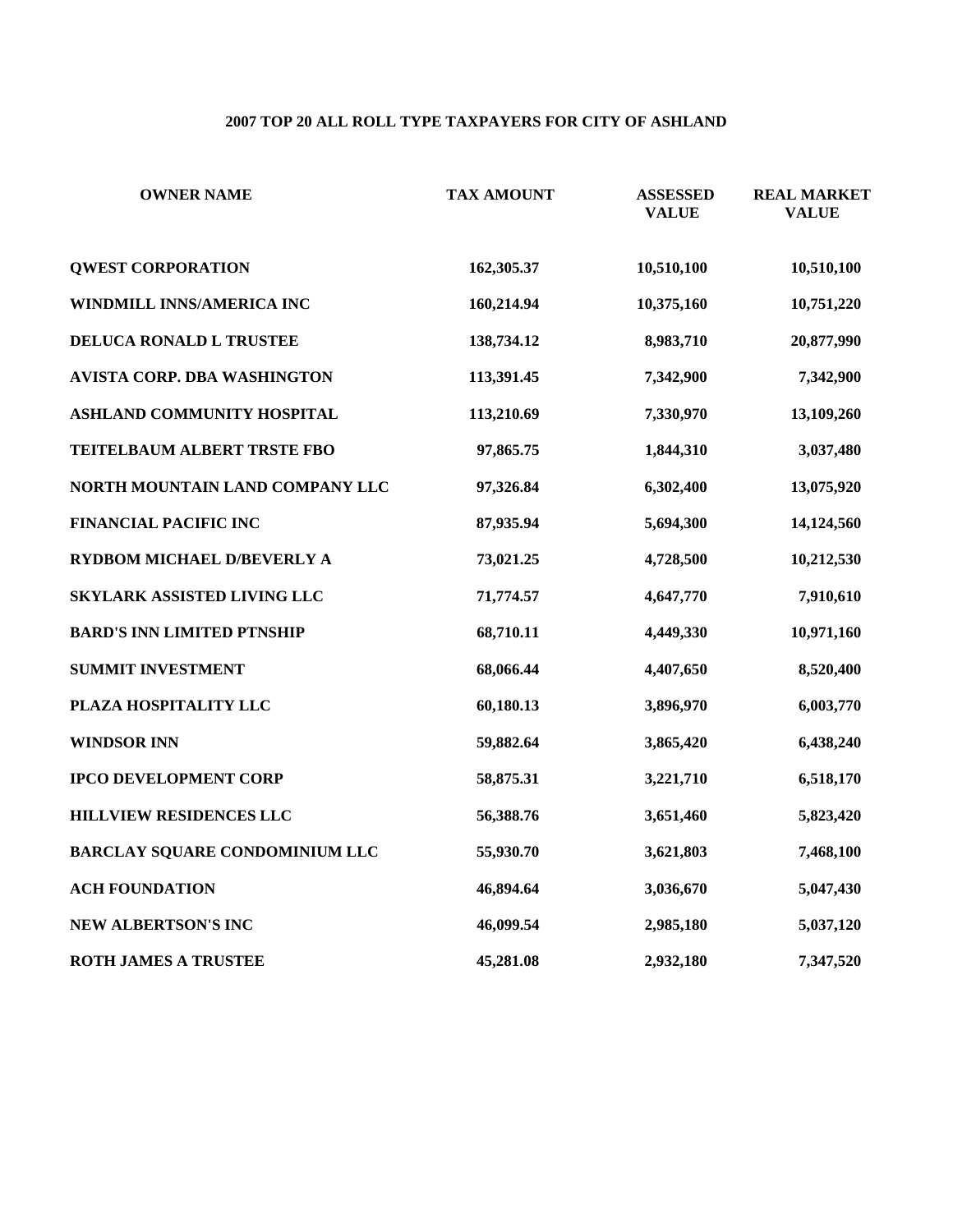# **2007 TOP 20 ALL ROLL TYPE TAXPAYERS FOR CITY OF BUTTE FALLS**

| <b>OWNER NAME</b>                 | <b>TAX AMOUNT</b> | <b>ASSESSED</b><br><b>VALUE</b> | <b>REAL MARKET</b><br><b>VALUE</b> |
|-----------------------------------|-------------------|---------------------------------|------------------------------------|
| <b>BATZER JOHN E TRUSTEE FBO</b>  | 6,288.63          | 418,810                         | 418,810                            |
| MCCONNELL TROY/DEBRA              | 5,000.33          | 324,110                         | 569,810                            |
| MC CONNELL TROY G/DEBRA D         | 4,749.49          | 307,850                         | 635,280                            |
| <b>BECK ROGER E</b>               | 3,920.08          | 254,090                         | 538,110                            |
| STEWART-WARREN MARCIA L/WARREN    | 3,906.03          | 253,180                         | 474,500                            |
| <b>BROWN WARREN H/CHARLEEN M</b>  | 3,663.98          | 237,490                         | 492,660                            |
| PHILLIPS FREDERICK J              | 2,801.41          | 181,580                         | 376,680                            |
| <b>MARTIN RICKY J</b>             | 2,660.84          | 172,470                         | 368,260                            |
| ORMOND RONALD B/ELIZABETH W       | 2,596.67          | 168,310                         | 335,450                            |
| <b>IRWIN WILLIAM E/CONNIE L</b>   | 2,555.33          | 165,630                         | 306,820                            |
| <b>BEEMER SCOT/CARLISLE CATHY</b> | 2,508.56          | 162,600                         | 267,360                            |
| UNITED TELEPHONE NORTHWEST        | 2,264.33          | 150,800                         | 150,800                            |
| <b>SMELTZ MICHAEL/MELONIE</b>     | 2,247.44          | 63,480                          | 114,690                            |
| CARTER ALBERT BEN/KATHERYN A      | 2,194.62          | 142,250                         | 302,300                            |
| <b>ELLIS MARC L/SHONE M</b>       | 2,131.81          | 138,180                         | 277,040                            |
| STRITENBERG LOUIS/ELIZABETH       | 2,094.81          | 135,780                         | 299,990                            |
| <b>SMITH GLORIA F</b>             | 2,000.06          | 129,640                         | 242,430                            |
| DRISKELL BETTY L                  | 1,982.02          | 128,470                         | 266,970                            |
| MCCULLOUGH RONALD A/GAYLEANN      | 1,979.25          | 128,290                         | 260,390                            |
| <b>BROWN WARREN H TRUSTEE</b>     | 1,904.88          | 123,470                         | 248,390                            |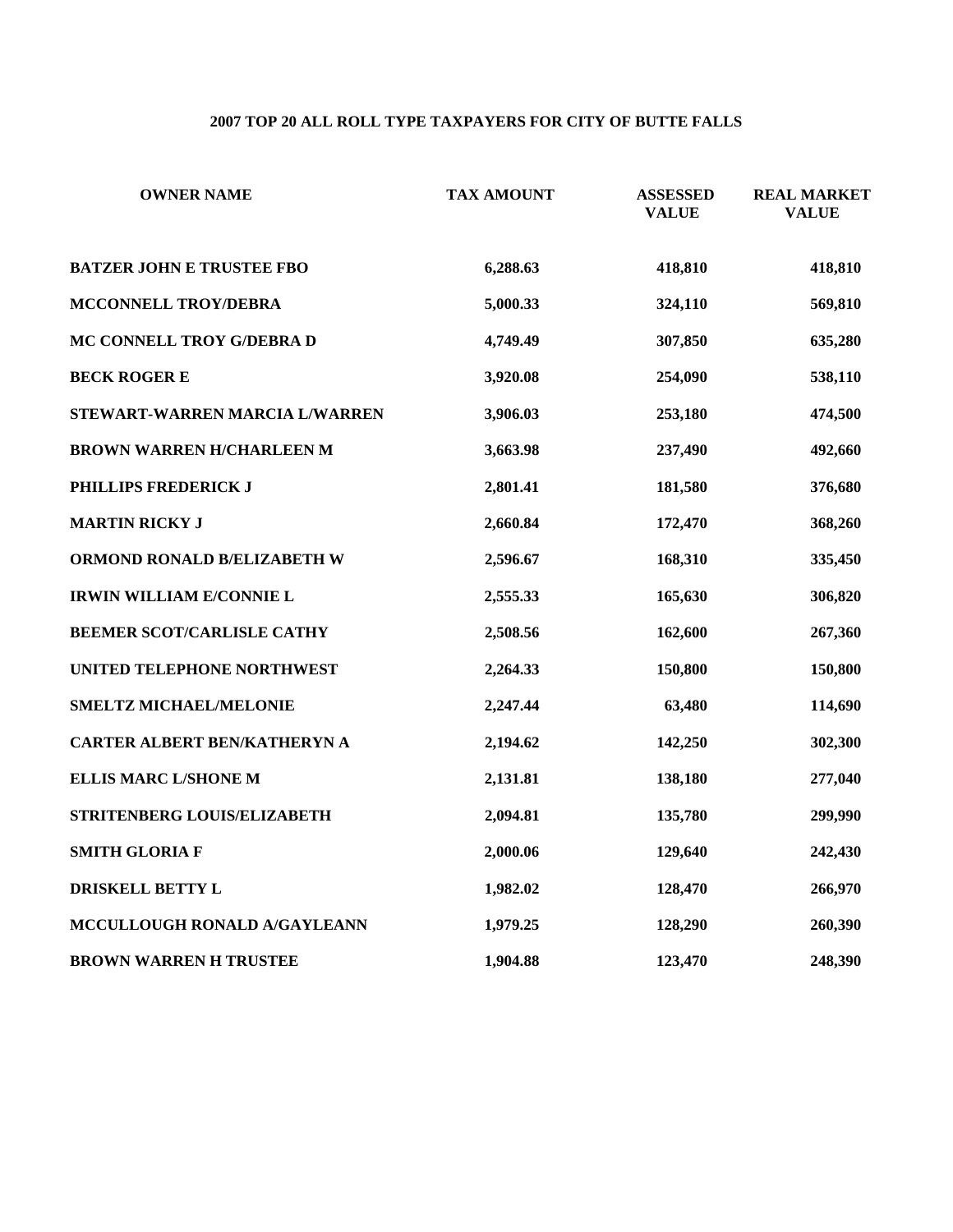# **2007 TOP 20 ALL ROLL TYPE TAXPAYERS FOR CITY OF CENTRAL POINT**

| <b>OWNER NAME</b>                  | <b>TAX AMOUNT</b> | <b>ASSESSED</b><br><b>VALUE</b> | <b>REAL MARKET</b><br><b>VALUE</b> |
|------------------------------------|-------------------|---------------------------------|------------------------------------|
| <b>USF REDDAWAY INC</b>            | 130,020.27        | 7,389,740                       | 18,887,960                         |
| <b>ALBERTSON'S INC</b>             | 75,280.63         | 4,403,560                       | 5,552,890                          |
| <b>GALPIN HOLDINGS LLC</b>         | 72,951.98         | 3,718,380                       | 3,843,430                          |
| TRAVEL CENTER DEVELOP LLC          | 64,410.87         | 3,767,730                       | 5,276,710                          |
| MOUNTAIN VIEW PLAZA LLC            | 63,253.15         | 3,700,010                       | 5,000,140                          |
| <b>BEEBE WOOD LLC</b>              | 59,367.35         | 3,467,060                       | 7,632,460                          |
| AVISTA CORP. DBA WASHINGTON        | 57,092.26         | 3,519,600                       | 3,519,600                          |
| TWIN CREEKS DEVELOP CO LLC         | 56,277.57         | 3,304,841                       | 9,360,671                          |
| <b>KJARRY LLC</b>                  | 52,841.68         | 3,000,220                       | 5,763,910                          |
| <b>INVESTORS II LLC</b>            | 50,362.06         | 2,946,380                       | 5,984,070                          |
| <b>MALOT ENTERPRISES LLC</b>       | 50,232.55         | 2,939,370                       | 4,692,330                          |
| <b>QWEST CORPORATION</b>           | 44,620.14         | 2,757,700                       | 2,757,700                          |
| <b>C&amp;K MARKET INC</b>          | 41,127.29         | 2,431,110                       | 2,675,330                          |
| <b>DUTRO ALDERWOOD LLC</b>         | 39,730.66         | 2,420,400                       | 2,503,040                          |
| <b>GOOD FORTUNE LLC</b>            | 39,611.25         | 2,317,070                       | 5,075,090                          |
| HOTEL INVEST PROP TWO LLC          | 39,072.75         | 2,285,570                       | 2,723,290                          |
| <b>WAL-MART STORES INC</b>         | 36,136.60         | 2,113,820                       | 4,522,210                          |
| <b>MOUCHAWAR CAMILLE TRSTE FBO</b> | 34,855.60         | 2,105,530                       | 2,184,300                          |
| <b>FURNITURE ROW USA LLC</b>       | 34,837.85         | 2,037,850                       | 2,884,460                          |
| RVM CENTRAL POINT HOUSING CORPOR   | 34,798.88         | 2,035,570                       | 3,792,430                          |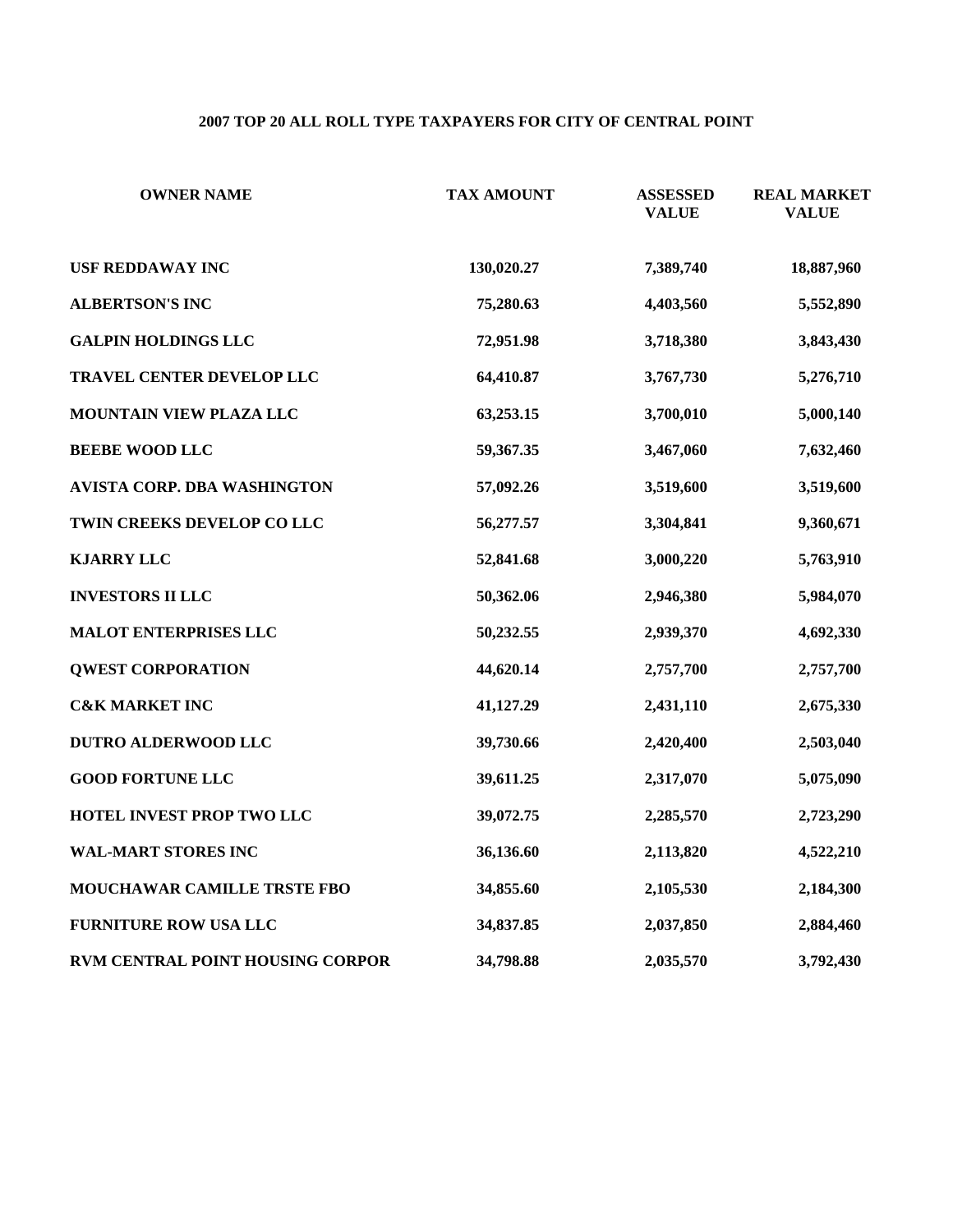# **2007 TOP 20 ALL ROLL TYPE TAXPAYERS FOR CITY OF EAGLE POINT**

| <b>OWNER NAME</b>                  | <b>TAX AMOUNT</b> | <b>ASSESSED</b><br><b>VALUE</b> | <b>REAL MARKET</b><br><b>VALUE</b> |
|------------------------------------|-------------------|---------------------------------|------------------------------------|
| EAGLE POINT DEVELOPMENTS LLC       | 108,110.85        | 6,626,760                       | 14,194,400                         |
| EAGLE POINT GOLF CLUB LLC          | 88,974.94         | 5,513,360                       | 22,647,000                         |
| EAGLE COVE SENIOR LIVING LLC ET AL | 66,035.80         | 4,100,940                       | 6,833,730                          |
| <b>BUTTE CREST PARK LLC</b>        | 58,175.49         | 3,612,800                       | 5,210,220                          |
| AVISTA CORP. DBA WASHINGTON        | 36,818.62         | 2,286,500                       | 2,286,500                          |
| UNITED TELEPHONE NORTHWEST         | 31,067.56         | 1,928,900                       | 1,928,900                          |
| SMITH-WOOTEN REAL ESTATE LLP       | 30,888.59         | 1,918,220                       | 3,979,800                          |
| <b>C&amp;K MARKET INC.</b>         | 28,442.78         | 1,766,350                       | 3,545,370                          |
| EAGLE POINT DEVELOPMTS LLC         | 28,158.12         | 1,748,670                       | 3,210,470                          |
| EAGLE POINT MINI STORAGE LLC       | 22,639.11         | 1,405,930                       | 2,275,000                          |
| EAGLE POINT DEVELOPMTS LLC         | 22,545.35         | 1,398,420                       | 7,167,730                          |
| <b>WAL-MART STORES INC</b>         | 22,067.33         | 1,363,590                       | 4,644,340                          |
| SHASTA SQUARE OREGON LTD           | 21,198.81         | 1,316,484                       | 1,853,400                          |
| <b>KIMMEL DIRK R</b>               | 21,013.61         | 1,304,980                       | 2,714,000                          |
| EAGLE POINT COMMERCIAL CENTER LL   | 18,775.98         | 1,166,020                       | 2,792,880                          |
| <b>KRIESER KENNETH</b>             | 18,326.27         | 1,138,090                       | 2,220,500                          |
| PACIFIC CREST PROPERTIES INC       | 18,033.59         | 1,119,920                       | 2,311,480                          |
| <b>MUI PETER TRUSTEE</b>           | 17,722.05         | 1,100,570                       | 1,269,540                          |
| HARTINGER FRIEDERIKE M             | 16,515.15         | 1,025,620                       | 1,272,740                          |
| PACIFIC CREST PROPERTIES INC       | 16,414.89         | 1,014,800                       | 3,071,630                          |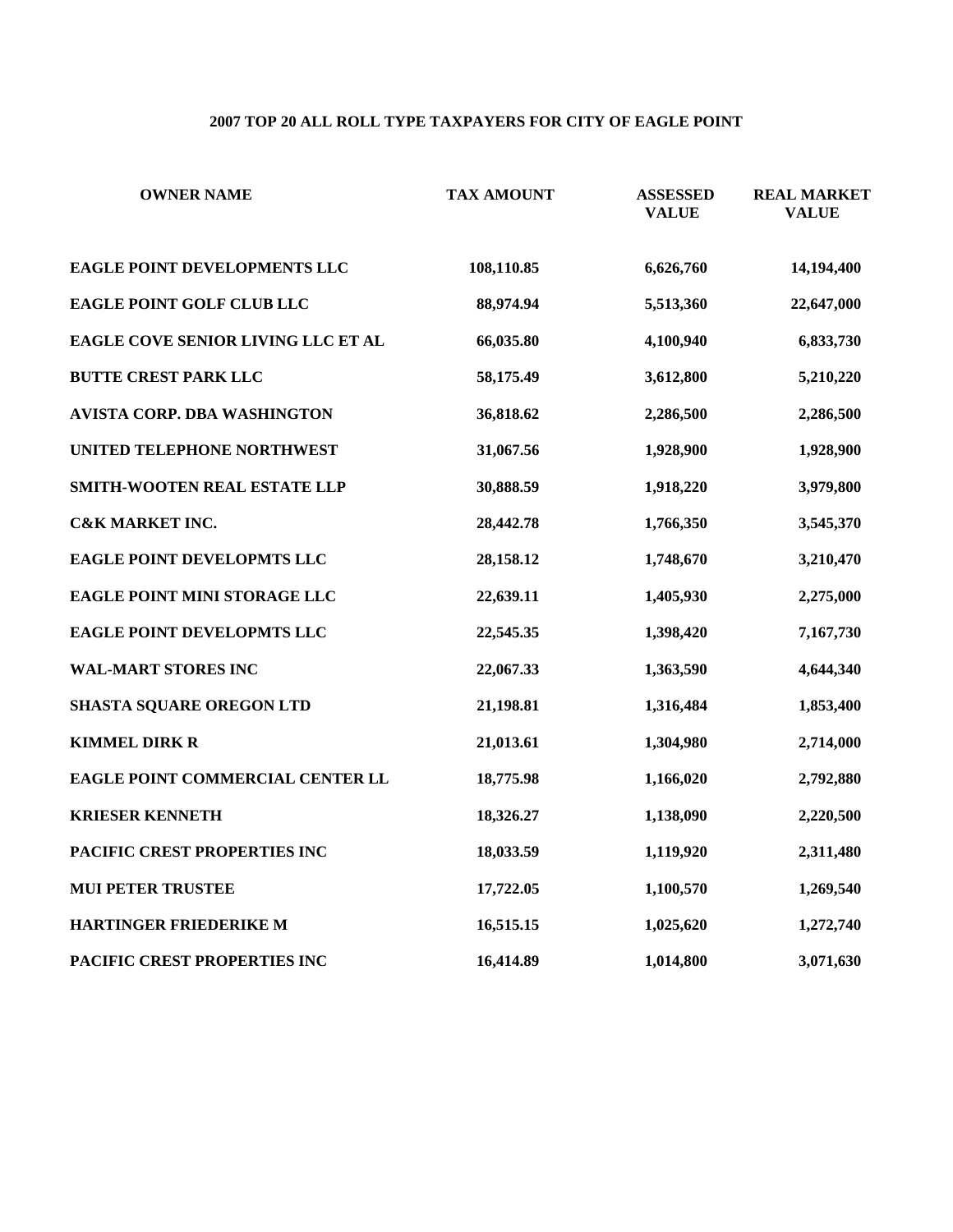# **2007 TOP 20 ALL ROLL TYPE TAXPAYERS FOR CITY OF GOLD HILL**

| <b>OWNER NAME</b>                   | <b>TAX AMOUNT</b> | <b>ASSESSED</b><br><b>VALUE</b> | <b>REAL MARKET</b><br><b>VALUE</b> |
|-------------------------------------|-------------------|---------------------------------|------------------------------------|
| <b>BUSCH DUANE B TRUSTEE FBO</b>    | 22,178.88         | 1,491,960                       | 1,491,960                          |
| <b>QWEST CORPORATION</b>            | 20,122.08         | 1,353,600                       | 1,353,600                          |
| <b>JENSEN ROBERT B TRUSTEE</b>      | 12,889.38         | 867,060                         | 1,211,170                          |
| <b>SWEED MACHINERY INC</b>          | 12,629.21         | 849,560                         | 891,990                            |
| WILLOWBERG LIMITED TRUST            | 10,656.85         | 716,880                         | 716,880                            |
| <b>AVISTA CORP. DBA WASHINGTON</b>  | 9,378.71          | 630,900                         | 630,900                            |
| JEDDELOH BROS MILLS INC             | 8,436.52          | 567,520                         | 633,623                            |
| <b>CHARTER COMMUNICATIONS II LP</b> | 7,788.69          | 523,940                         | 523,940                            |
| PARK VIEW / GOLD HILL LLC           | 7,267.64          | 488,890                         | 537,030                            |
| <b>VESTNYS DAVID G/ELLEN I</b>      | 7,143.07          | 480,510                         | 1,175,610                          |
| <b>GIZZI MARION N</b>               | 6,965.00          | 468,530                         | 533,520                            |
| DURHAM JOHN T/ROXENE L              | 6,380.01          | 429,180                         | 950,100                            |
| PEDERSEN SCOTT/SERENA A             | 5,869.39          | 394,830                         | 765,490                            |
| VIETZ TRAVIS J/REBECCA A            | 5,412.42          | 364,090                         | 796,520                            |
| <b>WALKER PEARL MAY TRUSTEE</b>     | 5,364.99          | 360,900                         | 794,020                            |
| MOON RIVER MOBILE PARK LLC          | 4,605.08          | 309,780                         | 320,990                            |
| <b>RAY'S FOOD PLACE NO 43</b>       | 4,500.12          | 302,720                         | 302,720                            |
| <b>ATKISON EUGENE A/CHRISTINE</b>   | 4,486.90          | 301,830                         | 663,670                            |
| ARNOLD JOHNNY W ET AL               | 4,481.67          | 301,480                         | 351,030                            |
| BECK DAVID C TRUSTEE ET AL          | 4,380.32          | 294,660                         | 615,360                            |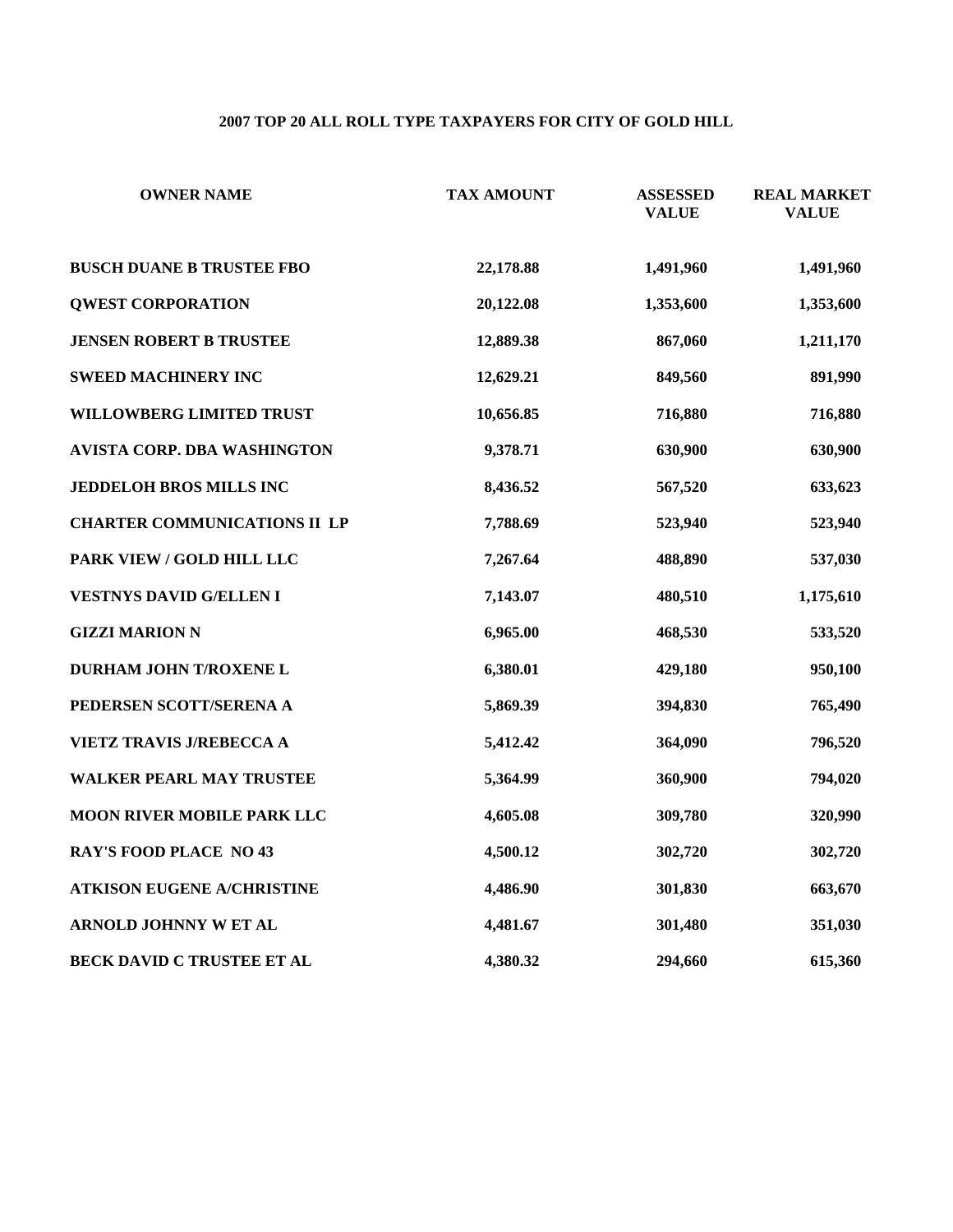# **2007 TOP 20 ALL ROLL TYPE TAXPAYERS FOR CITY OF JACKSONVILLE**

| <b>OWNER NAME</b>                  | <b>TAX AMOUNT</b> | <b>ASSESSED</b><br><b>VALUE</b> | <b>REAL MARKET</b><br><b>VALUE</b> |
|------------------------------------|-------------------|---------------------------------|------------------------------------|
| PIONEER VILLAGE INVESTMENTS LLC    | 73,104.34         | 5,769,420                       | 11,118,850                         |
| PIONEER VILLAGE INVESTMENTS LLC    | 64,129.47         | 5,061,140                       | 9,128,228                          |
| <b>ROYAL MOBILE ESTATES LLC</b>    | 45,332.43         | 3,577,650                       | 5,199,340                          |
| <b>JACKSONVILLE FARMS LLC</b>      | 24,160.50         | 1,906,750                       | 4,355,100                          |
| <b>MALOT ENTERPRISES INC</b>       | 21,709.37         | 1,713,310                       | 2,900,630                          |
| <b>QWEST CORPORATION</b>           | 21,087.35         | 1,677,300                       | 1,677,300                          |
| EVANS GERALD L/LINDA M             | 19,943.13         | 1,573,920                       | 2,880,230                          |
| WOLFE DEREK L/MCPHERSON MOLLY M    | 16,448.07         | 1,298,090                       | 2,099,900                          |
| AVISTA CORP. DBA WASHINGTON        | 16,286.03         | 1,295,400                       | 1,295,400                          |
| <b>BUSH KANTOR ENTERPRISES LLC</b> | 15,166.29         | 1,196,930                       | 2,355,640                          |
| <b>COFFMAN RON TRUSTEE ET AL</b>   | 13,805.68         | 1,089,550                       | 2,064,590                          |
| ELLIOTT ENTERPRISES LLC SUSAN      | 12,126.39         | 957,020                         | 1,748,040                          |
| <b>HILL LYLE E III</b>             | 11,799.63         | 931,232                         | 1,632,320                          |
| WILSON MEADOWS ENTERPRISES LLC     | 11,526.06         | 909,640                         | 1,445,150                          |
| <b>CHAMBERLAIN DONNA J</b>         | 11,004.49         | 868,480                         | 1,777,720                          |
| <b>EKERSON ARTHUR A TRUSTEE</b>    | 10,467.91         | 826,130                         | 1,493,120                          |
| <b>SHORT H LEON/BONNIE</b>         | 10,216.39         | 806,280                         | 1,645,080                          |
| LARSON WALLACE M/JANET G           | 10,174.36         | 220,130                         | 465,140                            |
| <b>ZEMANSKY JOHN E</b>             | 9,387.83          | 740,890                         | 1,155,650                          |
| <b>ZITZNER TODD/BETH</b>           | 9,075.89          | 716,270                         | 1,241,260                          |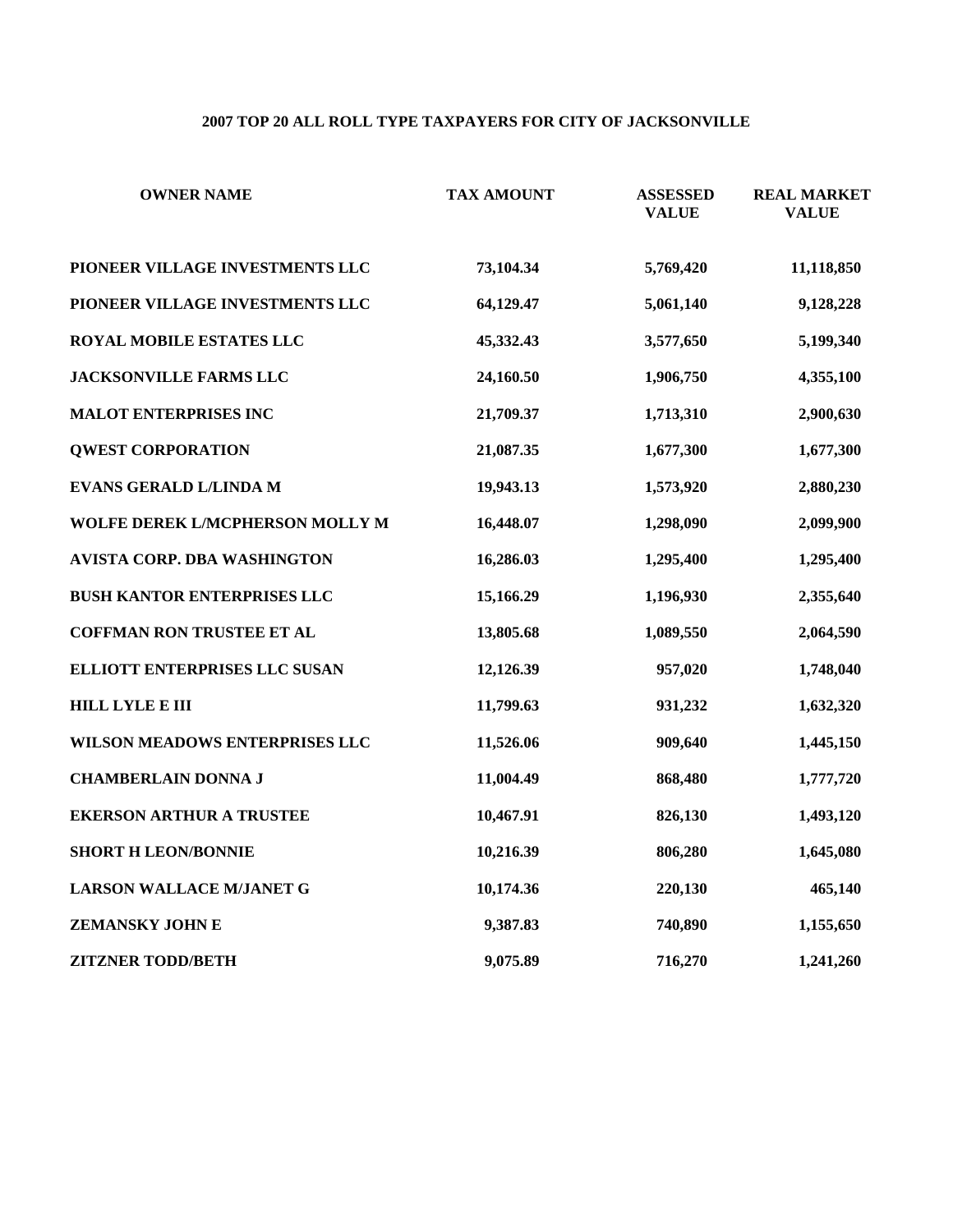# **2007 TOP 20 ALL ROLL TYPE TAXPAYERS FOR CITY OF MEDFORD**

| <b>OWNER NAME</b>                  | <b>TAX AMOUNT</b> | <b>ASSESSED</b><br><b>VALUE</b> | <b>REAL MARKET</b><br><b>VALUE</b> |
|------------------------------------|-------------------|---------------------------------|------------------------------------|
| <b>ROGUE VALLEY MANOR</b>          | 875,232.68        | 61,322,070                      | 103,649,820                        |
| ROGUE VALLEY MALL LLC              | 764,075.51        | 48,383,400                      | 100,569,320                        |
| PK SALE LLC                        | 708,073.17        | 44,837,180                      | 94,641,610                         |
| <b>QWEST CORPORATION</b>           | 547,613.65        | 34,853,300                      | 34,853,300                         |
| AVISTA CORP. DBA WASHINGTON        | 369,885.28        | 23,538,500                      | 23,538,500                         |
| <b>EDGE WIRELESS</b>               | 359,147.27        | 22,814,300                      | 22,814,300                         |
| PACIFICORP (PP&L)                  | 337,351.18        | 21,496,000                      | 21,496,000                         |
| <b>ASANTE</b>                      | 332,000.37        | 21,193,960                      | 344,207,280                        |
| <b>KOGAP ENTERPRISES INC</b>       | 310,681.60        | 20,597,144                      | 32,486,074                         |
| KEY WEST PROPERTIES LLC            | 256,782.31        | 16,241,190                      | 33,765,770                         |
| US CELLULAR NORTHWEST OPERATION    | 234,889.35        | 14,921,000                      | 14,921,000                         |
| METROPOLITAN LIFE INSURANCE COMP   | 224,760.41        | 14,232,460                      | 28,399,840                         |
| TEXAS COMMERCE BANK NAT'L          | 202,622.13        | 12,830,600                      | 27,921,480                         |
| <b>CARS-DB4 L P</b>                | 199,000.94        | 12,601,300                      | 27,492,650                         |
| <b>ROGUE FEDERAL CREDIT UNION</b>  | 186,970.15        | 11,843,160                      | 24,162,600                         |
| SPRING STREET PROPERTIES LLC ET AL | 182,773.18        | 11,573,710                      | 22,273,130                         |
| <b>SKYWEST AIRLINES'</b>           | 181,925.00        | 11,520,000                      | 18,335,618                         |
| ORCHARDS ROYAL COURT ASSISTED LIV  | 174,581.38        | 2,986,750                       | 5,769,680                          |
| LITHIA REAL ESTATE INC             | 151,716.15        | 9,607,090                       | 22,159,940                         |
| MC COLLUM SCOTT M                  | 150,901.89        | 9,555,530                       | 18,186,370                         |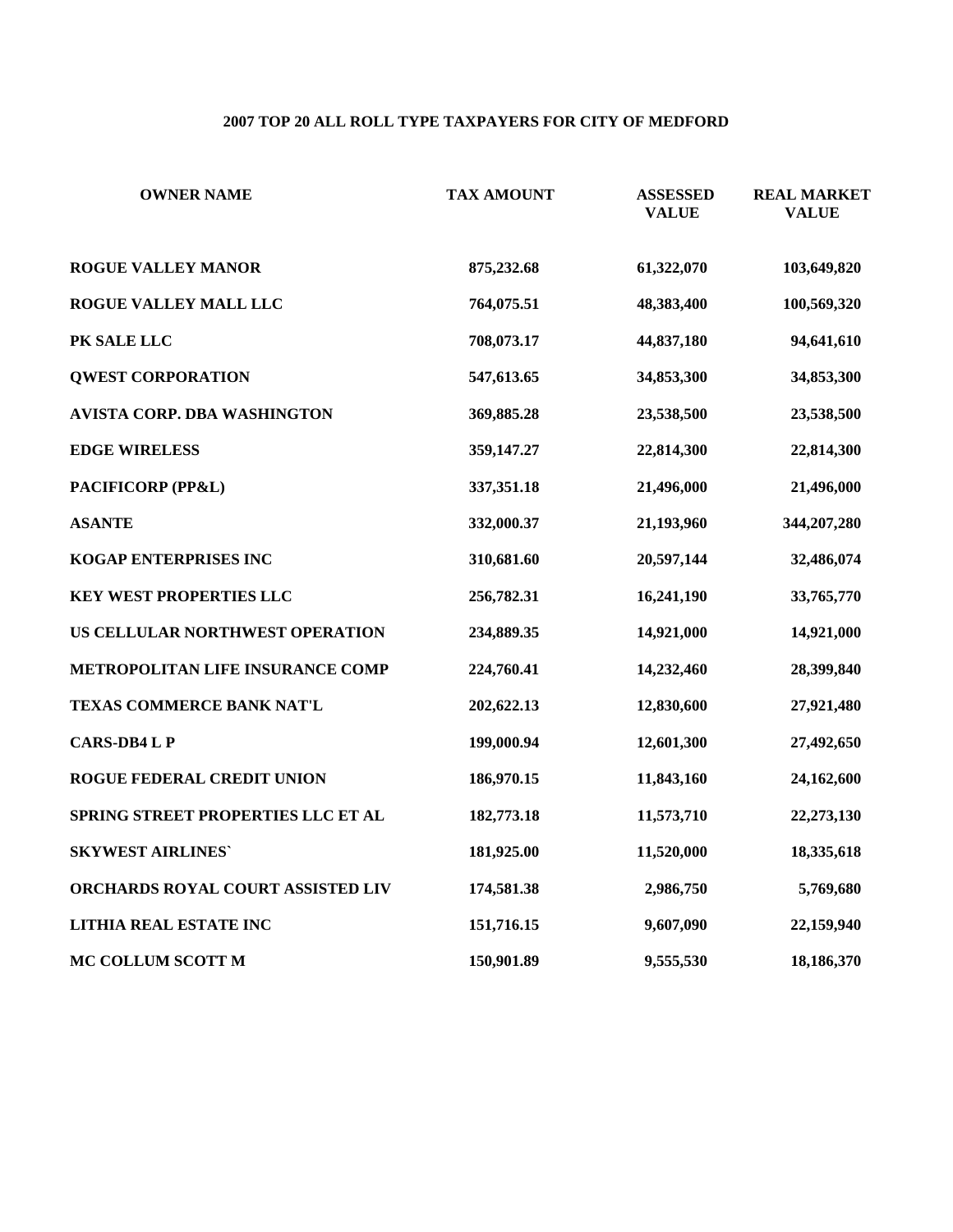# **2007 TOP 20 ALL ROLL TYPE TAXPAYERS FOR CITY OF PHOENIX**

| <b>OWNER NAME</b>                 | <b>TAX AMOUNT</b> | <b>ASSESSED</b><br><b>VALUE</b> | <b>REAL MARKET</b><br><b>VALUE</b> |
|-----------------------------------|-------------------|---------------------------------|------------------------------------|
| HOME DEPOT US A INC               | 112,916.12        | 7,361,470                       | 16,143,560                         |
| <b>BEAR LAKE MBL ESTATES LTD</b>  | 73,357.34         | 4,782,470                       | 5,069,930                          |
| <b>BIDDLE ROAD LLC</b>            | 72,669.57         | 4,737,630                       | 9,014,470                          |
| HPT PSC PROPERTIES TRUST          | 51,520.43         | 3,358,830                       | 10,022,490                         |
| MISTRY BHAGVATIBEN P/PARBHUBHAI S | 41,483.94         | 2,704,510                       | 5,489,610                          |
| <b>ASSOCIATED FRUIT CO</b>        | 34,206.87         | 2,230,087                       | 2,252,434                          |
| MCWHORTER INVESTMENTS LLC         | 33,003.11         | 2,151,610                       | 4,151,860                          |
| PARDUCCI LARRY/JOYCE              | 26,982.51         | 1,759,100                       | 3,710,390                          |
| RDM PHOENIX PROPERTIES LLC        | 26,912.38         | 1,754,530                       | 3,847,660                          |
| HOME DEPOT USA INC                | 26,732.91         | 1,742,830                       | 1,742,830                          |
| PHOENIX SELF STORAGE LLC          | 26,346.83         | 1,717,660                       | 3,725,670                          |
| REALTY INCOME CORPORATION         | 25,822.26         | 1,683,460                       | 3,378,840                          |
| PHOENIX PROPERTIES INC            | 24,228.88         | 1,579,580                       | 4,051,180                          |
| <b>INTERSTATE FIVE INVESTORS</b>  | 23,638.62         | 1,541,100                       | 3,611,730                          |
| MC DONALD'S CORPORATION           | 21,914.56         | 1,428,700                       | 2,595,900                          |
| <b>BROOKSIDE TOWNHOUSE LLC</b>    | 21,790.29         | 1,420,600                       | 2,888,370                          |
| <b>CEDAR VALLEY INC</b>           | 21,783.71         | 1,420,170                       | 1,420,170                          |
| <b>HLT INC</b>                    | 17,271.17         | 1,125,980                       | 2,264,920                          |
| <b>GREENWAY LLC ET AL</b>         | 16,964.73         | 1,106,000                       | 1,174,180                          |
| <b>RECLIN-OR PROPERTIES LLC</b>   | 16,848.74         | 1,098,440                       | 2,408,850                          |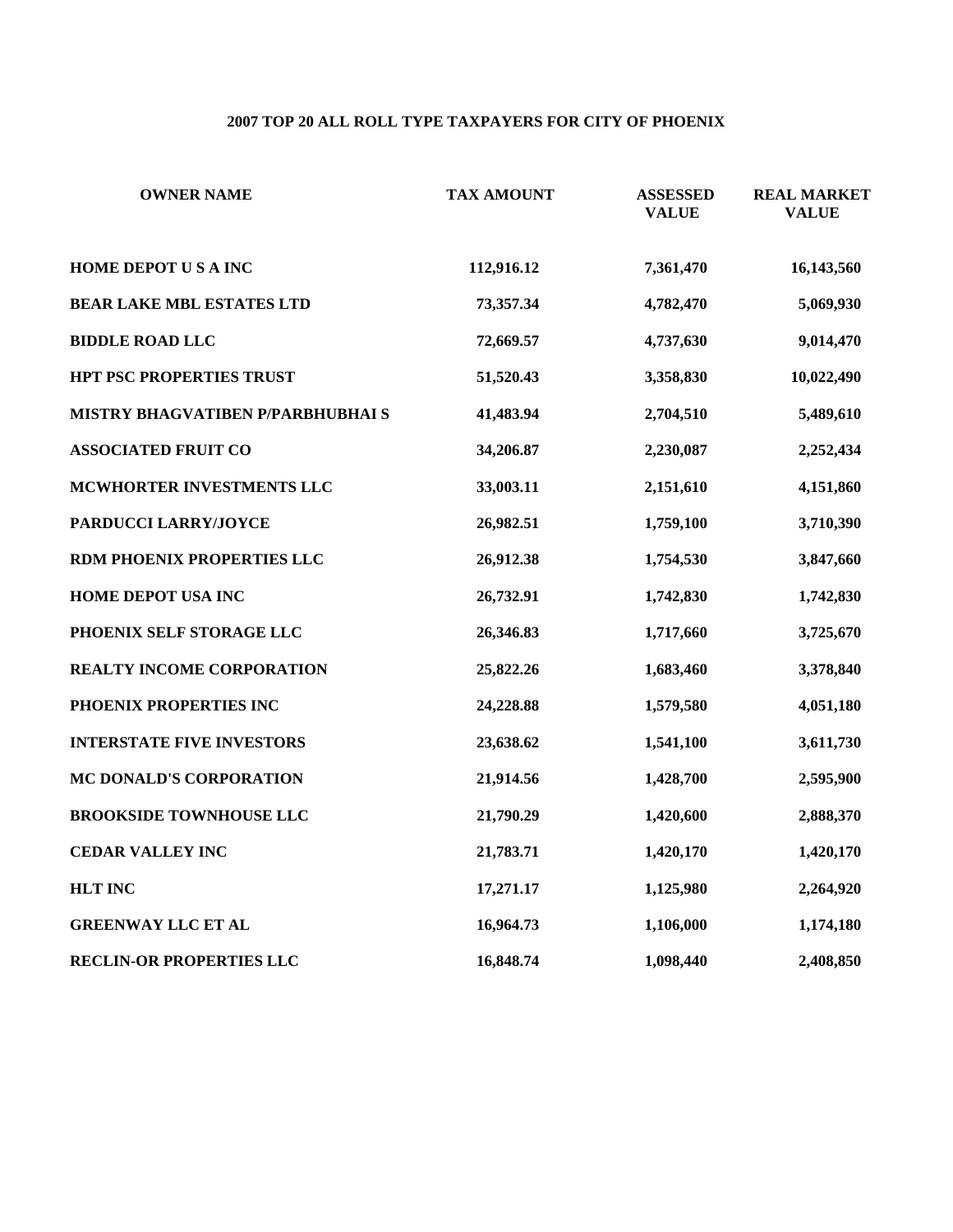# **2007 TOP 20 ALL ROLL TYPE TAXPAYERS FOR CITY OF ROGUE RIVER**

| <b>OWNER NAME</b>                 | <b>TAX AMOUNT</b> | <b>ASSESSED</b><br><b>VALUE</b> | <b>REAL MARKET</b><br><b>VALUE</b> |
|-----------------------------------|-------------------|---------------------------------|------------------------------------|
| <b>BUSCH DUANE B TRUSTEE FBO</b>  | 57,824.90         | 3,874,080                       | 8,764,530                          |
| ROGUE RIVER HOLDINGS LLC          | 50,142.18         | 3,001,040                       | 3,933,210                          |
| <b>MORROW HEIGHTS LLC</b>         | 39,062.64         | 2,617,070                       | 4,128,350                          |
| ROGUE RIVER HOLDINGS LLC          | 29,456.31         | 1,908,690                       | 3,158,370                          |
| <b>QWEST CORPORATION</b>          | 28,314.80         | 1,897,000                       | 1,897,000                          |
| <b>RVI INC</b>                    | 27,543.88         | 1,845,350                       | 4,387,000                          |
| PARK VIEW / GOLD HILL LLC         | 26,168.80         | 1,749,470                       | 2,164,860                          |
| <b>PPLLC CORP</b>                 | 24,989.58         | 1,674,220                       | 1,674,220                          |
| <b>DUBU INC</b>                   | 23,212.52         | 1,555,160                       | 2,424,090                          |
| US CELLULAR NORTHWEST OPERATION   | 18,344.19         | 1,229,000                       | 1,229,000                          |
| VALLEY OF THE ROGUE BANK          | 17,569.90         | 1,173,370                       | 2,686,030                          |
| HANDBURY RICHARD TRSTEE FBO       | 14,508.34         | 972,010                         | 1,553,500                          |
| <b>CHALIF DON</b>                 | 12,598.97         | 844,090                         | 1,220,410                          |
| <b>JAHN HOLDINGS</b>              | 10,709.05         | 717,470                         | 1,658,160                          |
| AVISTA CORP. DBA WASHINGTON       | 10,482.47         | 534,800                         | 534,800                            |
| <b>HADATH JAMES E</b>             | 10,354.39         | 693,710                         | 1,942,970                          |
| NATIONAL ADV CO DBA CBS OUTDOOR I | 10,099.71         | 633,230                         | 854,720                            |
| <b>LOGAN DEAN FREDERICK ET AL</b> | 9,573.88          | 641,420                         | 1,542,340                          |
| <b>O'NEILL SHARMON A</b>          | 9,555.87          | 640,210                         | 1,541,790                          |
| <b>DUBU - OREGON INC</b>          | 9,011.80          | 603,760                         | 898,090                            |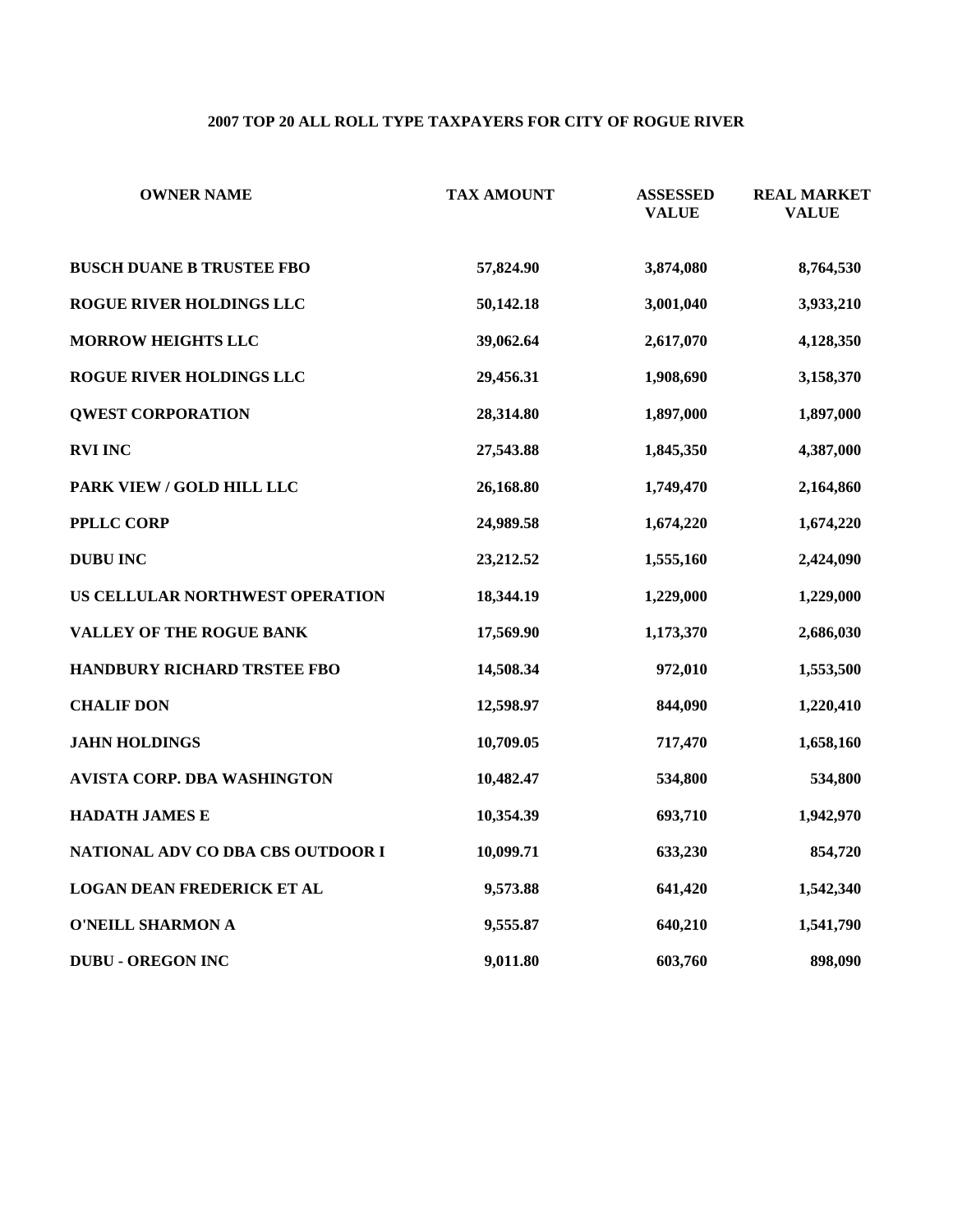# **2007 TOP 20 ALL ROLL TYPE TAXPAYERS FOR CITY OF SHADY COVE**

| <b>OWNER NAME</b>                | <b>TAX AMOUNT</b> | <b>ASSESSED</b><br><b>VALUE</b> | <b>REAL MARKET</b><br><b>VALUE</b> |
|----------------------------------|-------------------|---------------------------------|------------------------------------|
| <b>JOELSON GORDON A/M ELAINE</b> | 23,568.65         | 1,785,610                       | 3,779,570                          |
| <b>MILLER MINERVA B</b>          | 21,477.41         | 1,627,180                       | 3,650,590                          |
| <b>BOEHMRJ</b>                   | 19,480.40         | 1,475,880                       | 3,481,040                          |
| <b>TILLC</b>                     | 18,359.94         | 1,390,990                       | 1,963,980                          |
| <b>BELLWOOD PROPERTIES INC</b>   | 17,601.06         | 1,333,040                       | 1,770,170                          |
| <b>CARPENTER MIKE TRUSTEE</b>    | 16,307.23         | 1,235,470                       | 2,290,580                          |
| PATTERSON RICHARD A TRUSTEE      | 14,110.60         | 1,069,050                       | 1,416,440                          |
| UNITED TELEPHONE NORTHWEST       | 13,021.04         | 986,500                         | 986,500                            |
| <b>BOEHM R J TRUSTEE ET AL</b>   | 12,794.69         | 969,350                         | 2,651,610                          |
| <b>GROOM GEORGE L</b>            | 11,726.20         | 888,400                         | 1,714,600                          |
| LUND VICTOR L TRUSTEE            | 10,980.95         | 831,940                         | 969,320                            |
| LEE KEITH M/DONNA L              | 10,790.23         | 817,490                         | 1,589,320                          |
| ROGUE ASSETS DEVELOPMENT INC     | 10,742.28         | 813,860                         | 1,652,220                          |
| <b>DUNN GERALD W</b>             | 10,515.52         | 796,680                         | 1,584,470                          |
| <b>MINUS PETER A</b>             | 10,470.28         | 793,250                         | 856,080                            |
| <b>LEE GARY J TRUSTEE</b>        | 10,437.67         | 790,779                         | 1,427,170                          |
| PACIFICORP (PP&L)                | 10,268.98         | 778,000                         | 778,000                            |
| HAY TERRY DALE                   | 9,897.69          | 749,870                         | 1,477,720                          |
| <b>BARBER MARK E/LAURA A</b>     | 8,886.51          | 673,260                         | 1,253,140                          |
| <b>RKR PROPERTIES</b>            | 8,861.55          | 671,370                         | 1,666,080                          |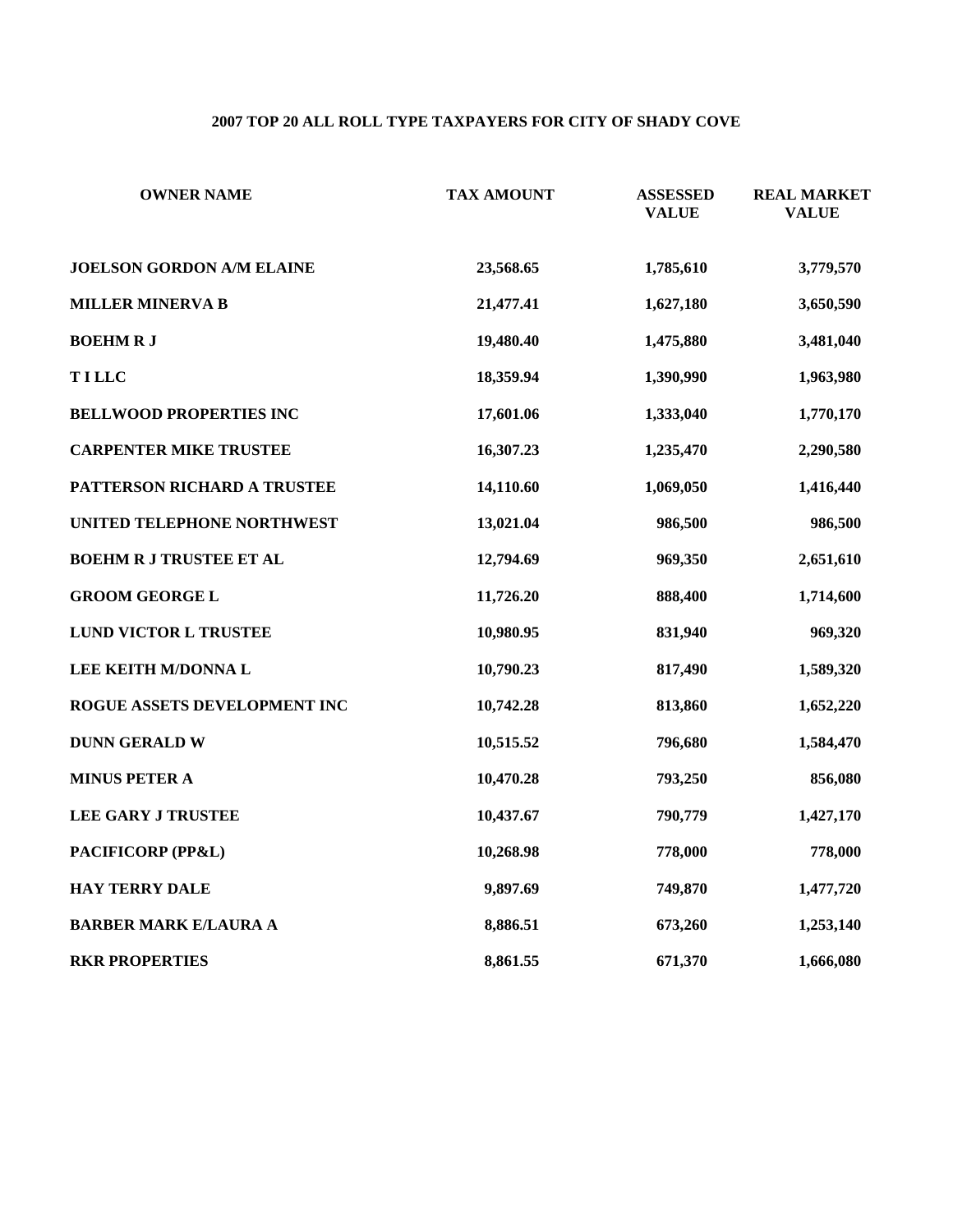# **2007 TOP 20 ALL ROLL TYPE TAXPAYERS FOR CITY OF TALENT**

| <b>OWNER NAME</b>                      | <b>TAX AMOUNT</b> | <b>ASSESSED</b><br><b>VALUE</b> | <b>REAL MARKET</b><br><b>VALUE</b> |
|----------------------------------------|-------------------|---------------------------------|------------------------------------|
| <b>FINANCIAL PACIFIC INC</b>           | 159,333.87        | 9,506,170                       | 19,321,930                         |
| TALENT PARKSIDE APARTMT LLC            | 129,333.32        | 7,716,280                       | 11,129,980                         |
| <b>WAL-MART REAL ESTATE BUS</b>        | 93,002.61         | 5,548,720                       | 9,829,190                          |
| <b>FABRICATED GLASS SPEC INC</b>       | 73,625.02         | 4,719,250                       | 4,719,250                          |
| MILES EUGENE D TRUSTEE                 | 65,538.33         | 4,105,770                       | 4,639,970                          |
| DMG OREGON ALC INC                     | 42,507.68         | 2,536,090                       | 4,102,420                          |
| <b>CLAYTON STEPHEN G/SUSANNE</b>       | 29,274.65         | 281,640                         | 381,460                            |
| RAINY DAY HOLDINGS LLC ET AL           | 27,954.46         | 1,667,810                       | 4,500,000                          |
| <b>HAMILTON CHARLES D</b>              | 27,114.62         | 1,617,710                       | 3,031,350                          |
| <b>BLOWERS CLARK/LOREN</b>             | 26,952.52         | 1,608,040                       | 2,053,580                          |
| TRACY CLIFFORD W TRUST ET AL           | 26,643.99         | 1,671,700                       | 1,728,080                          |
| TALENT COMMERCIAL LEASING LLC          | 24,200.16         | 720,360                         | 2,212,250                          |
| <b>CANDLEWOOD PARK LLC</b>             | 23,151.18         | 1,452,880                       | 1,501,360                          |
| SISKIYOU PROPERTIES LLC                | 22,149.96         | 1,321,530                       | 2,581,950                          |
| <b>KCF LLC</b>                         | 20,558.80         | 1,265,150                       | 1,518,930                          |
| PEACE TWO LLC                          | 19,020.67         | 1,134,810                       | 2,456,930                          |
| <b>CLEARVIEW RESIDENTIAL DEVELOPME</b> | 18,430.53         | 1,099,600                       | 2,400,820                          |
| <b>GIZZI L STEPHEN/MUDITH M</b>        | 18,016.83         | 1,074,920                       | 2,183,250                          |
| AVISTA CORP. DBA WASHINGTON            | 17,404.46         | 1,115,600                       | 1,115,600                          |
| <b>CLEARVIEW COMMERCIAL LONG TERM</b>  | 16,351.30         | 975,550                         | 2,112,120                          |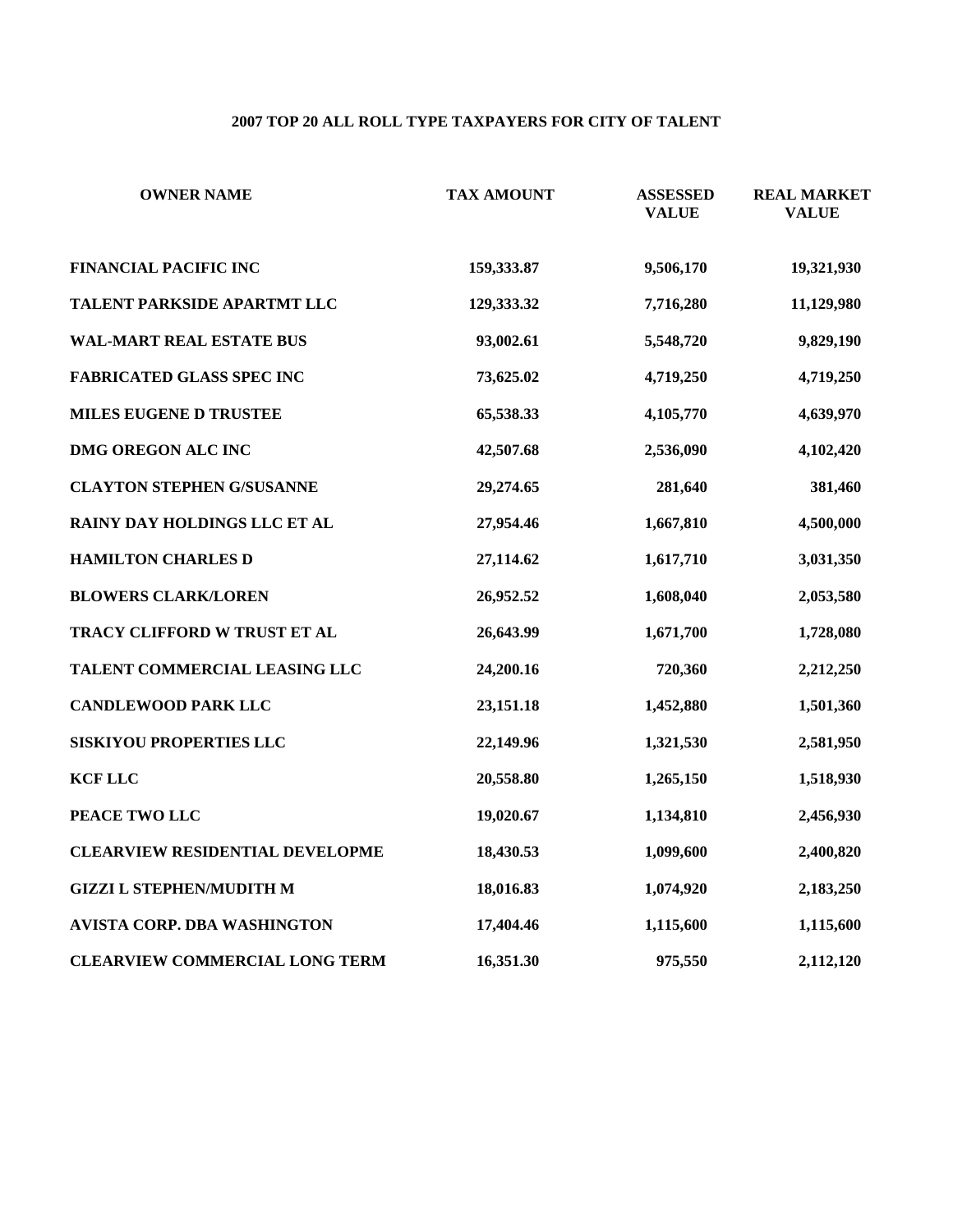# **2007 TOP 20 ALL ROLL TYPE TAXPAYERS FOR ASHLAND SCHOOL DIST 5**

| <b>OWNER NAME</b>                      | <b>TAX AMOUNT</b> | <b>ASSESSED</b><br><b>VALUE</b> | <b>REAL MARKET</b><br><b>VALUE</b> |
|----------------------------------------|-------------------|---------------------------------|------------------------------------|
| <b>QWEST CORPORATION</b>               | 177,934.95        | 11,799,500                      | 11,799,500                         |
| WINDMILL INNS/AMERICA INC              | 160,214.94        | 10,375,160                      | 10,751,220                         |
| DELUCA RONALD L TRUSTEE                | 138,734.12        | 8,983,710                       | 20,877,990                         |
| PACIFICORP (PP&L)                      | 135,063.22        | 11,937,000                      | 11,937,000                         |
| <b>AVISTA CORP. DBA WASHINGTON</b>     | 127,248.38        | 8,508,300                       | 8,508,300                          |
| ASHLAND COMMUNITY HOSPITAL             | 113,210.69        | 7,330,970                       | 13,109,260                         |
| TEITELBAUM ALBERT TRSTE FBO            | 97,865.75         | 1,844,310                       | 3,037,480                          |
| NORTH MOUNTAIN LAND COMPANY LLC        | 97,326.84         | 6,302,400                       | 13,075,920                         |
| <b>FINANCIAL PACIFIC INC</b>           | 87,935.94         | 5,694,300                       | 14,124,560                         |
| RYDBOM MICHAEL D/BEVERLY A             | 73,021.25         | 4,728,500                       | 10,212,530                         |
| SKYLARK ASSISTED LIVING LLC            | 71,774.57         | 4,647,770                       | 7,910,610                          |
| <b>BARD'S INN LIMITED PTNSHIP</b>      | 68,710.11         | 4,449,330                       | 10,971,160                         |
| <b>SUMMIT INVESTMENT</b>               | 68,066.44         | 4,407,650                       | 8,520,400                          |
| PLAZA HOSPITALITY LLC                  | 60,180.13         | 3,896,970                       | 6,003,770                          |
| <b>WINDSOR INN</b>                     | 59,882.64         | 3,865,420                       | 6,438,240                          |
| <b>IPCO DEVELOPMENT CORP</b>           | 58,875.31         | 3,221,710                       | 6,518,170                          |
| <b>GAS TRANSMISSION NW CORPORATION</b> | 57,996.57         | 5,611,833                       | 5,611,833                          |
| HILLVIEW RESIDENCES LLC                | 56,388.76         | 3,651,460                       | 5,823,420                          |
| BARCLAY SQUARE CONDOMINIUM LLC         | 55,930.70         | 3,621,803                       | 7,468,100                          |
| ROTH JAMES A TRUSTEE                   | 51,216.96         | 3,387,737                       | 8,701,290                          |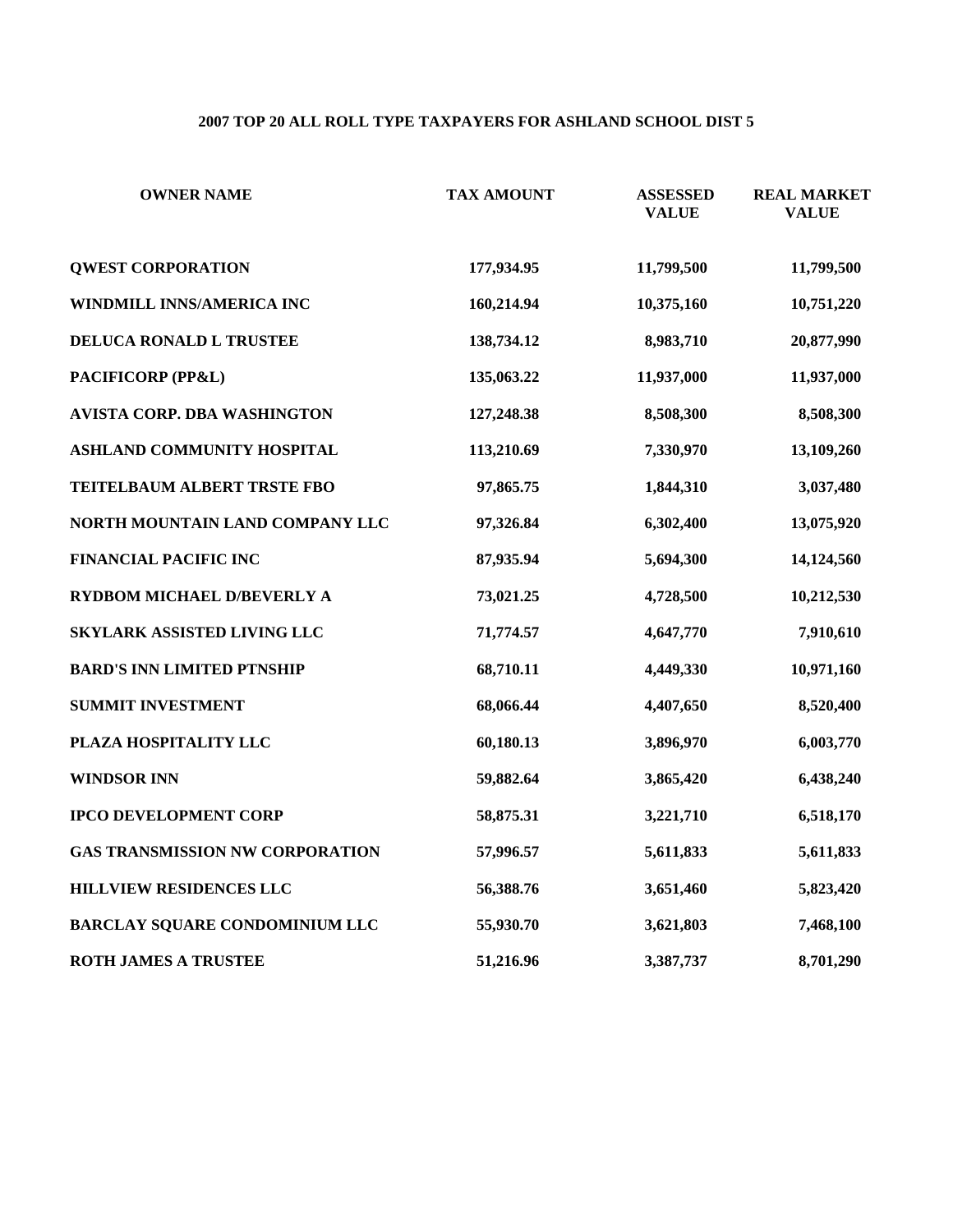## **2007 TOP 20 ALL ROLL TYPE TAXPAYERS FOR BUTTE FALLS SCHOOL DIST 91**

| <b>OWNER NAME</b>                  | <b>TAX AMOUNT</b> | <b>ASSESSED</b><br><b>VALUE</b> | <b>REAL MARKET</b><br><b>VALUE</b> |
|------------------------------------|-------------------|---------------------------------|------------------------------------|
| PLUM CREEK TIMBERLANDS LP          | 84,554.81         | 5,815,490                       | 12,214,561                         |
| <b>COAST RANGE RESOURCES LLC</b>   | 39,963.51         | 2,728,344                       | 3,718,460                          |
| PACIFICORP (PP&L)                  | 31,536.19         | 3,959,000                       | 3,959,000                          |
| <b>INDIAN HILL LLC</b>             | 23,150.17         | 1,546,088                       | 4,171,346                          |
| <b>ST LAURENT PROPERTIES</b>       | 12,488.30         | 1,507,964                       | 2,702,700                          |
| <b>SILVER BUTTE TIMBER CO</b>      | 12,224.09         | 876,013                         | 1,258,347                          |
| PERPETUA FORESTS COMPANY           | 9,689.65          | 673,089                         | 734,320                            |
| STEINHOEFEL JACK L                 | 7,003.30          | 829,249                         | 1,561,990                          |
| <b>MATTHEWS LINDA L TRSTEE FBO</b> | 6,382.04          | 767,973                         | 1,821,240                          |
| <b>BATZER JOHN E TRUSTEE FBO</b>   | 6,288.63          | 418,810                         | 418,810                            |
| UNITED TELEPHONE NORTHWEST         | 5,766.83          | 601,800                         | 601,800                            |
| MERIWETHER SOUTHERN OREGON LAN     | 5,621.35          | 380,657                         | 430,800                            |
| <b>BONNER W F TRUSTEE</b>          | 5,388.15          | 620,194                         | 1,418,130                          |
| KLEEMANN STEPHAN H TRUSTEE ET AL   | 5,117.39          | 535,089                         | 4,945,350                          |
| MCCONNELL TROY/DEBRA               | 5,000.33          | 324,110                         | 569,810                            |
| MC CONNELL TROY G/DEBRA D          | 4,749.49          | 307,850                         | 635,280                            |
| A & PLOGGING INC                   | 4,273.57          | 524,080                         | 524,080                            |
| PINGLE MORLEY H TRUSTEE ET AL      | 4,106.43          | 451,505                         | 2,588,140                          |
| STRITENBERG LOUIS/ELIZABETH        | 3,997.52          | 349,753                         | 669,380                            |
| HARRINGTON GARY A TRUSTEE ET AL    | 3,941.20          | 436,638                         | 1,609,560                          |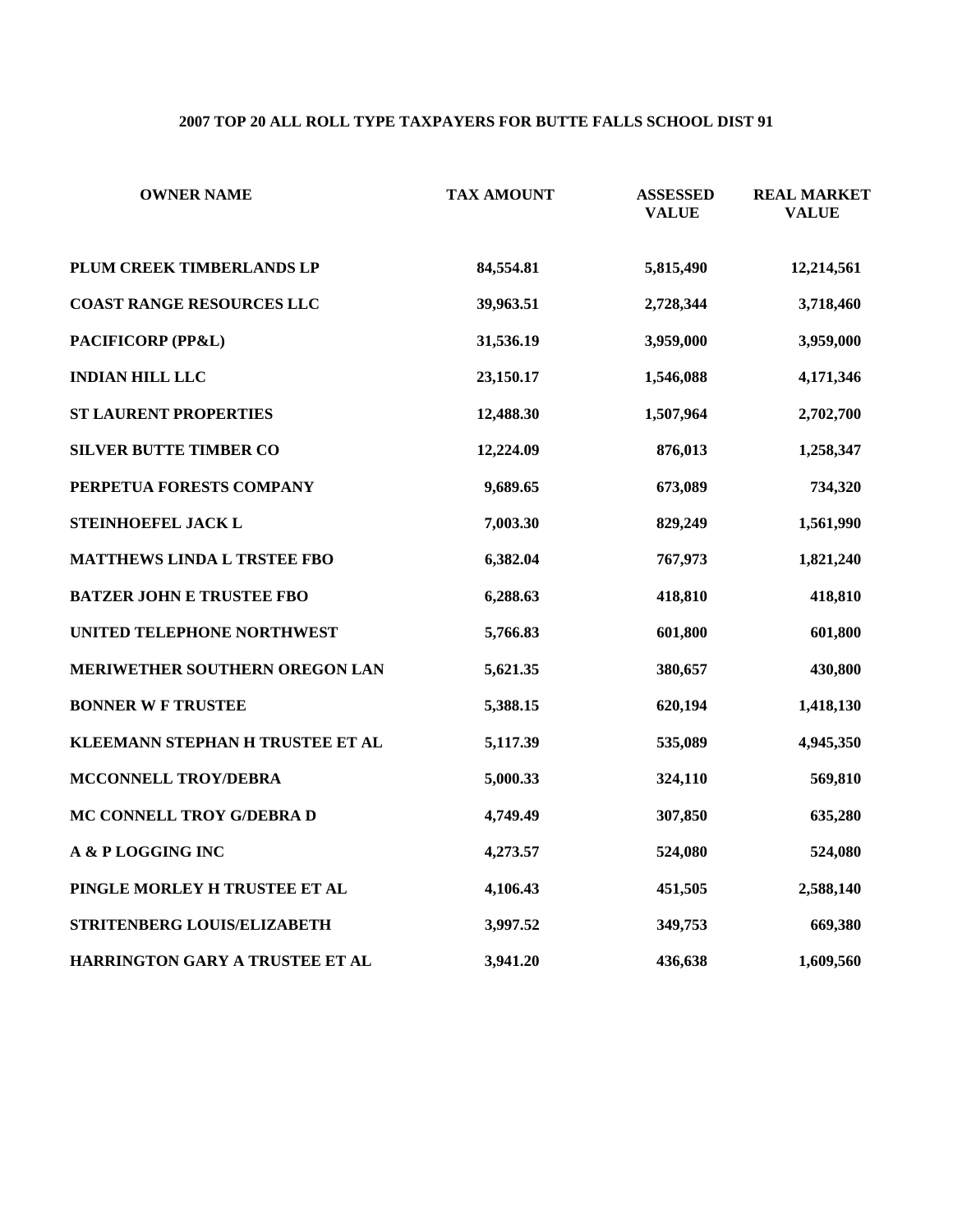#### **2007 TOP 20 ALL ROLL TYPE TAXPAYERS FOR CENTRAL POINT SCHOOL DIST 6**

| <b>OWNER NAME</b>                  | <b>TAX AMOUNT</b> | <b>ASSESSED</b><br><b>VALUE</b> | <b>REAL MARKET</b><br><b>VALUE</b> |
|------------------------------------|-------------------|---------------------------------|------------------------------------|
| <b>CARESTREAM HEALTH INC</b>       | 1,781,850.46      | 115,529,360                     | 116,067,840                        |
| <b>CERTAINTEED CORPORATION</b>     | 627,031.82        | 41,479,960                      | 41,479,960                         |
| <b>TABLE ROCK GROUP LLC</b>        | 293,184.65        | 19,625,060                      | 25,613,988                         |
| <b>BOC GROUP INC</b>               | 272,669.74        | 18,251,840                      | 18,772,660                         |
| BOISE BUILDING SOLUTIONS MANUFACT  | 227,417.02        | 15,159,817                      | 20,404,724                         |
| PACIFICORP (PP&L)                  | 195,844.54        | 16,616,000                      | 16,616,000                         |
| <b>AMY'S KITCHEN</b>               | 169,752.55        | 11,028,130                      | 14,453,650                         |
| <b>AVISTA CORP. DBA WASHINGTON</b> | 132,499.36        | 9,704,100                       | 9,704,100                          |
| ERICKSON AIR-CRANE INCORPORATED    | 130,674.37        | 9,747,310                       | 12,147,340                         |
| EASTMAN KODAK COMPANY              | 103,787.67        | 6,063,700                       | 6,063,700                          |
| PRIUM MEDFORD BUILDINGS LLC        | 95,094.63         | 6,297,570                       | 9,403,060                          |
| <b>QWEST CORPORATION</b>           | 89,535.98         | 6,208,600                       | 6,208,600                          |
| ROGUE WASTE SYSTEMS LLC            | 83,085.74         | 5,496,360                       | 5,496,360                          |
| <b>RRIP LTD</b>                    | 82,562.73         | 6,538,568                       | 14,051,370                         |
| <b>EVERGREEN FOREST PROD INC</b>   | 80,686.30         | 5,337,630                       | 5,628,000                          |
| <b>LTM INC</b>                     | 79,415.04         | 6,289,150                       | 6,289,560                          |
| <b>TABLE ROCK HOLDINGS LLC</b>     | 78,085.64         | 4,172,300                       | 5,949,820                          |
| <b>ALBERTSON'S INC</b>             | 75,280.63         | 4,403,560                       | 5,552,890                          |
| TRAVEL CENTER DEVELOP LLC          | 64,410.87         | 3,767,730                       | 5,276,710                          |
| MOUNTAIN VIEW PLAZA LLC            | 63,253.15         | 3,700,010                       | 5,000,140                          |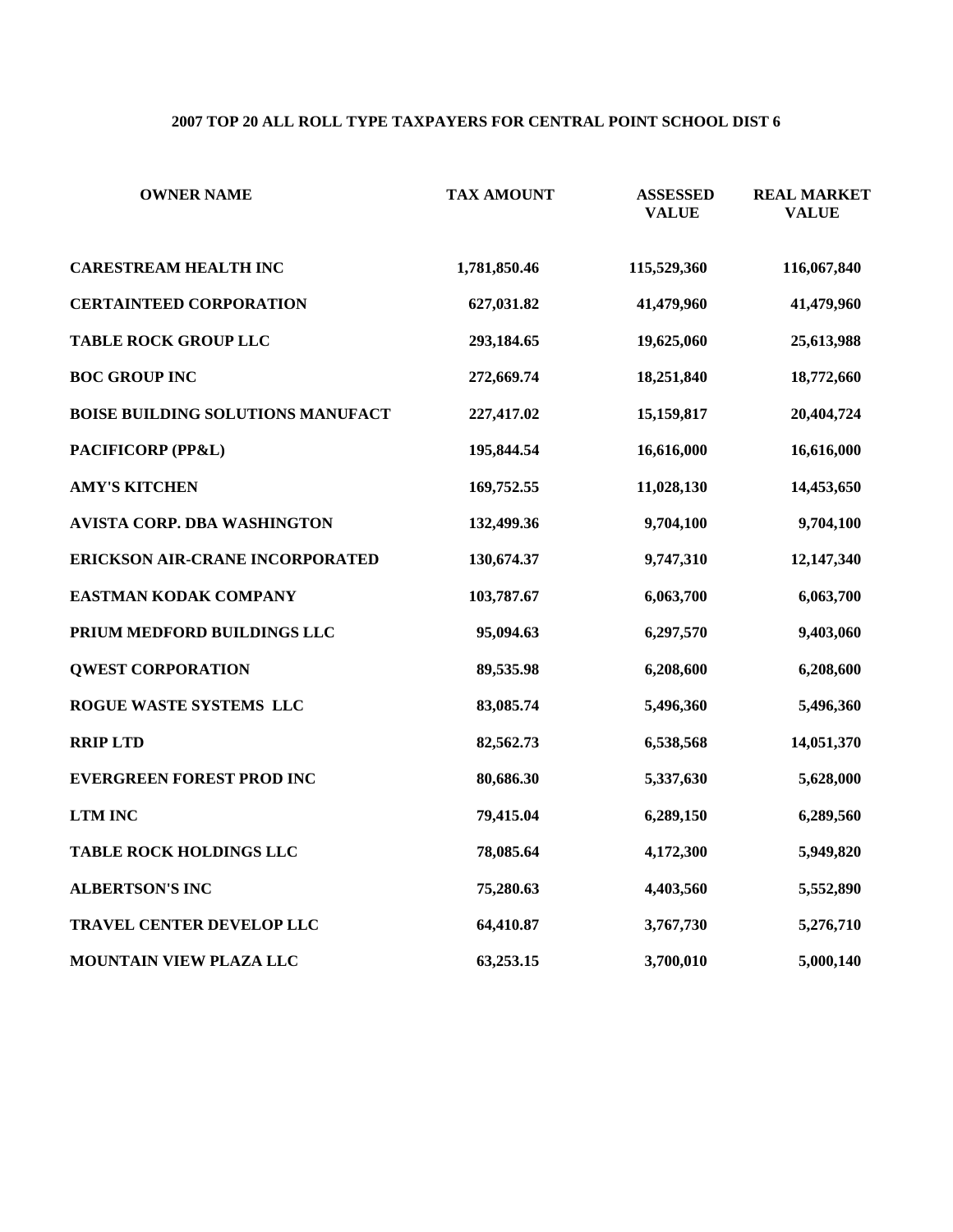#### **2007 TOP 20 ALL ROLL TYPE TAXPAYERS FOR EAGLE POINT SCHOOL DIST 9**

| <b>OWNER NAME</b>                    | <b>TAX AMOUNT</b> | <b>ASSESSED</b><br><b>VALUE</b> | <b>REAL MARKET</b><br><b>VALUE</b> |
|--------------------------------------|-------------------|---------------------------------|------------------------------------|
| <b>BIOMASS ONE LTD PARTNERSHIP</b>   | 488,473.82        | 30,491,500                      | 51,000,000                         |
| PACIFICORP (PP&L)                    | 318,442.94        | 27,073,000                      | 27,073,000                         |
| BOISE BUILDING SOLUTIONS MANUFACT    | 314,913.57        | 19,657,520                      | 20,324,400                         |
| UNITED TELEPHONE NORTHWEST           | 219,174.91        | 15,051,700                      | 15,051,700                         |
| <b>GEORGIA PACIFIC CHEMICALS LLC</b> | 125,956.12        | 7,862,430                       | 7,905,920                          |
| MERIWETHER SOUTHERN OREGON LAN       | 115,289.43        | 6,505,906                       | 9,094,860                          |
| EAGLE POINT DEVELOPMENTS LLC         | 108,110.85        | 6,626,760                       | 14,194,400                         |
| <b>MURPHY COMPANY</b>                | 95,546.18         | 5,964,180                       | 5,964,180                          |
| EAGLE POINT GOLF CLUB LLC            | 88,974.94         | 5,513,360                       | 22,647,000                         |
| <b>BOITANO ANTHONY J ET AL</b>       | 77,203.74         | 5,772,890                       | 5,772,890                          |
| AVISTA CORP. DBA WASHINGTON          | 70,853.36         | 4,865,000                       | 4,865,000                          |
| EAGLE COVE SENIOR LIVING LLC ET AL   | 66,035.80         | 4,100,940                       | 6,833,730                          |
| <b>BUTTE CREST PARK LLC</b>          | 58,175.49         | 3,612,800                       | 5,210,220                          |
| <b>BOEHMRJ</b>                       | 55,859.53         | 4,472,020                       | 9,888,740                          |
| <b>LONG RICHARD G TRUSTEE FBO</b>    | 55,269.67         | 3,450,040                       | 3,937,850                          |
| <b>BURRILL RESOURCES INC</b>         | 53,950.54         | 3,367,700                       | 5,836,170                          |
| ROYAL OAK ENTERPRISES INC            | 51,601.87         | 3,221,090                       | 4,372,110                          |
| <b>S &amp; M TYRHOLM INVEST CO</b>   | 50,156.64         | 3,707,370                       | 8,886,590                          |
| MILLWORK PROPERTIES LLC              | 50,002.73         | 3,121,270                       | 3,220,540                          |
| <b>CASCADE PARTNERSHIP LLC</b>       | 42,597.50         | 2,659,020                       | 5,612,810                          |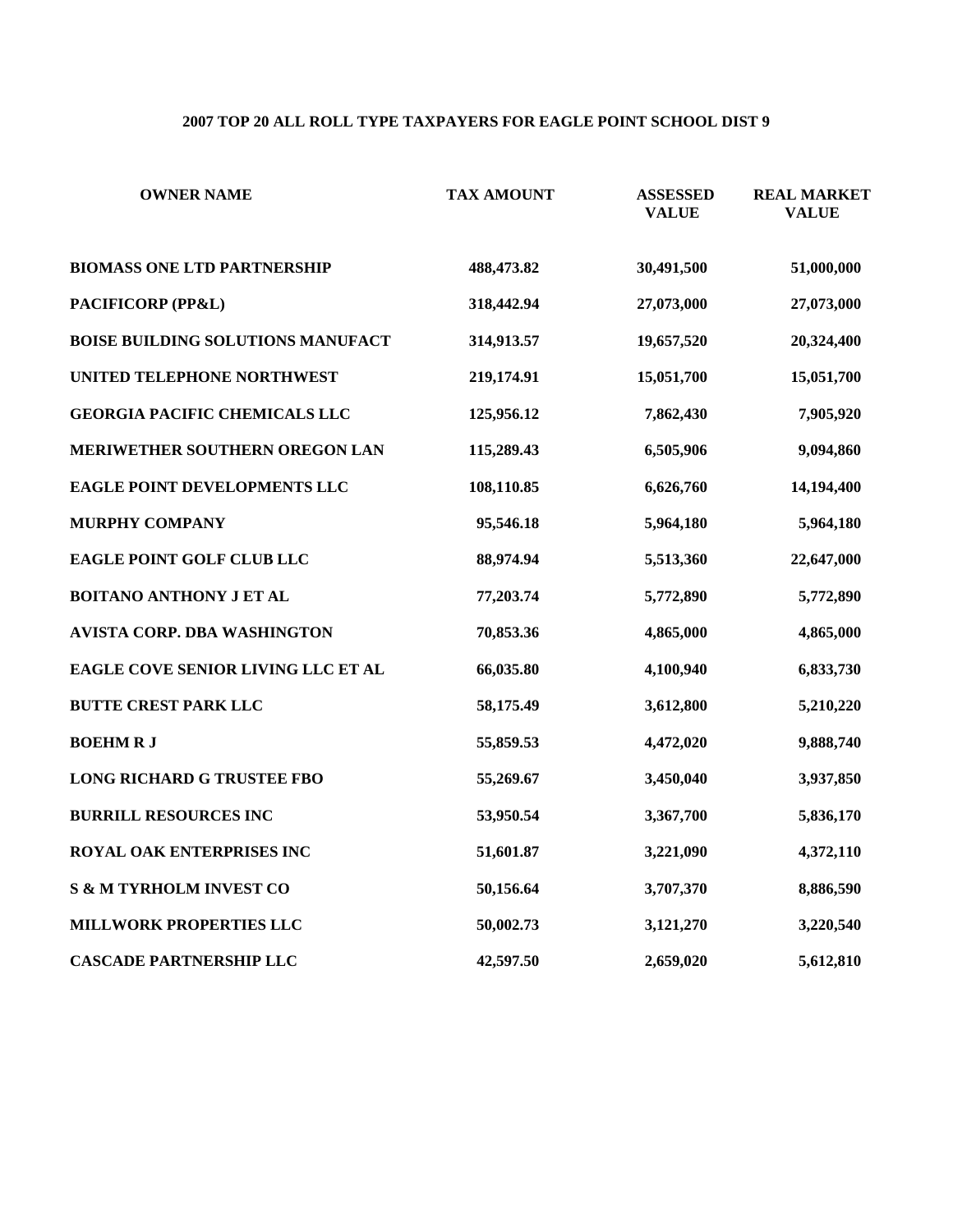## **2007 TOP 20 ALL ROLL TYPE TAXPAYERS FOR MEDFORD SCHOOL DIST 549C**

| <b>OWNER NAME</b>                        | <b>TAX AMOUNT</b> | <b>ASSESSED</b><br><b>VALUE</b> | <b>REAL MARKET</b><br><b>VALUE</b> |
|------------------------------------------|-------------------|---------------------------------|------------------------------------|
| <b>ROGUE VALLEY MALL LLC</b>             | 764,075.51        | 48,383,400                      | 100,569,320                        |
| PK SALE LLC                              | 708,073.17        | 44,837,180                      | 94,641,610                         |
| <b>QWEST CORPORATION</b>                 | 597,016.48        | 39,013,000                      | 39,013,000                         |
| PACIFICORP (PP&L)                        | 583,177.21        | 42,545,000                      | 42,545,000                         |
| <b>AVISTA CORP. DBA WASHINGTON</b>       | 459,000.93        | 30,816,800                      | 30,816,800                         |
| <b>EDGE WIRELESS</b>                     | 359,147.27        | 22,814,300                      | 22,814,300                         |
| <b>SIERRAPINE</b>                        | 317,955.46        | 25,540,350                      | 28,379,730                         |
| <b>ASANTE</b>                            | 298,626.85        | 18,909,890                      | 335,014,840                        |
| <b>BOISE BUILDING SOLUTIONS MANUFACT</b> | 267,925.17        | 20,768,738                      | 24,357,230                         |
| <b>KEY WEST PROPERTIES LLC</b>           | 256,782.31        | 16,241,190                      | 33,765,770                         |
| US CELLULAR NORTHWEST OPERATION          | 256,268.58        | 16,786,000                      | 16,786,000                         |
| METROPOLITAN LIFE INSURANCE COMP         | 224,760.41        | 14,232,460                      | 28,399,840                         |
| TEXAS COMMERCE BANK NAT'L                | 202,622.13        | 12,830,600                      | 27,921,480                         |
| <b>CARS-DB4 L P</b>                      | 199,000.94        | 12,601,300                      | 27,492,650                         |
| ROGUE FEDERAL CREDIT UNION               | 186,970.15        | 11,843,160                      | 24,162,600                         |
| SPRING STREET PROPERTIES LLC ET AL       | 182,773.18        | 11,573,710                      | 22,273,130                         |
| <b>SKYWEST AIRLINES'</b>                 | 181,925.00        | 11,520,000                      | 18,335,618                         |
| T & L INC                                | 179,015.83        | 14,543,040                      | 16,785,130                         |
| ORCHARDS ROYAL COURT ASSISTED LIV        | 174,581.38        | 2,986,750                       | 5,769,680                          |
| LITHIA REAL ESTATE INC                   | 151,716.15        | 9,607,090                       | 22,159,940                         |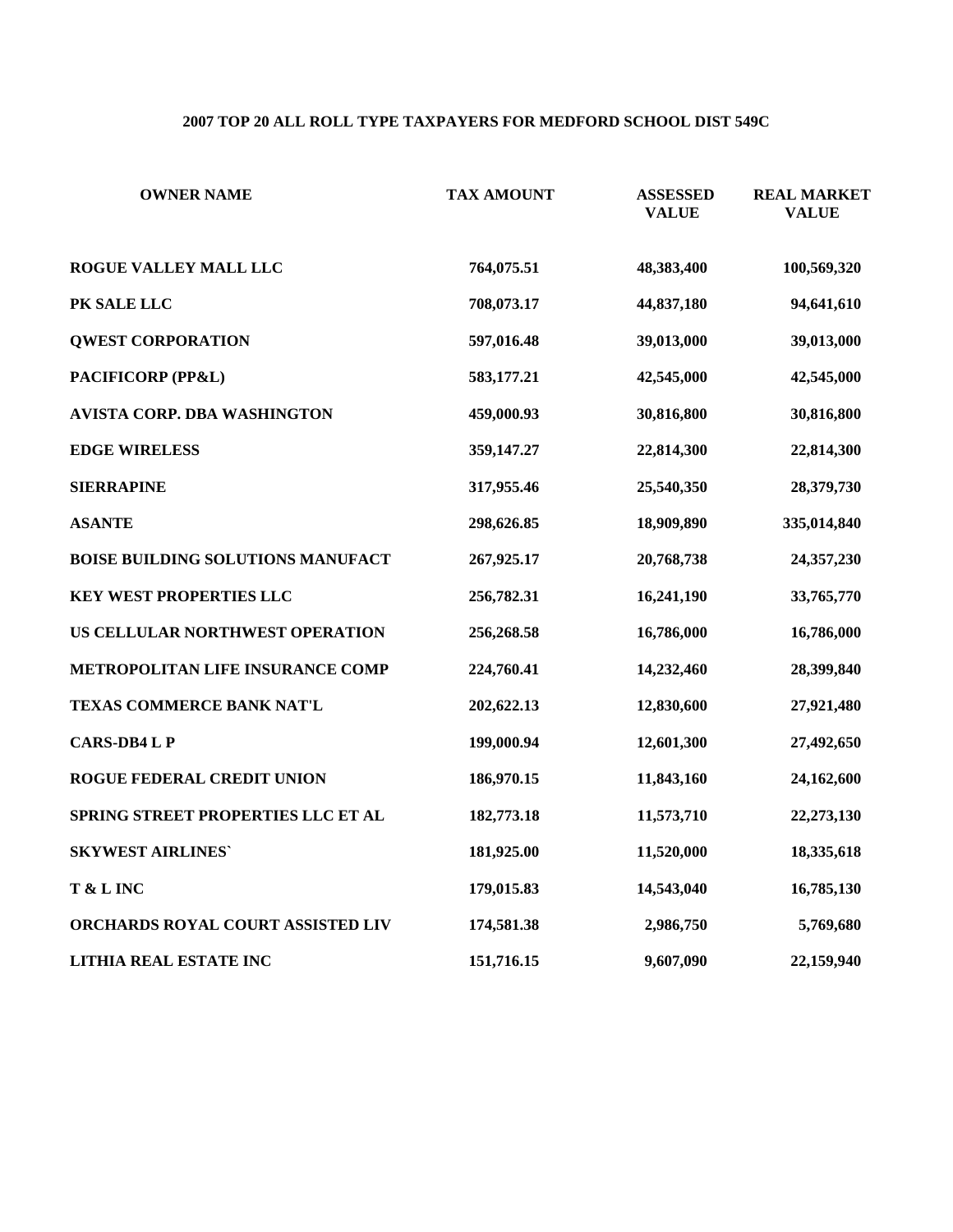## **2007 TOP 20 ALL ROLL TYPE TAXPAYERS FOR PHOENIX / TALENT SCHOOL DIST 4**

| <b>OWNER NAME</b>                | <b>TAX AMOUNT</b> | <b>ASSESSED</b><br><b>VALUE</b> | <b>REAL MARKET</b><br><b>VALUE</b> |
|----------------------------------|-------------------|---------------------------------|------------------------------------|
| <b>ROGUE VALLEY MANOR</b>        | 875,232.68        | 61,322,070                      | 103,649,820                        |
| <b>BEAR CREEK OPERATIONS INC</b> | 811,054.22        | 71,623,269                      | 103,835,970                        |
| KOGAP ENTERPRISES INC            | 174,839.71        | 12,007,483                      | 16,676,204                         |
| FINANCIAL PACIFIC INC            | 159,333.87        | 9,506,170                       | 19,321,930                         |
| TALENT PARKSIDE APARTMT LLC      | 129,333.32        | 7,716,280                       | 11,129,980                         |
| HOME DEPOT US A INC              | 112,916.12        | 7,361,470                       | 16,143,560                         |
| PACIFICORP (PP&L)                | 110,023.88        | 9,139,000                       | 9,139,000                          |
| THE CENTENNIAL INC               | 96,090.84         | 8,182,150                       | 40,056,430                         |
| <b>WAL-MART REAL ESTATE BUS</b>  | 93,002.61         | 5,548,720                       | 9,829,190                          |
| ANNA MARIA MANOR L L C           | 91,961.08         | 6,293,790                       | 12,062,000                         |
| <b>QWEST CORPORATION</b>         | 89,438.23         | 6,988,100                       | 6,988,100                          |
| <b>CONSOLIDATED GRAPHICS INC</b> | 81,180.20         | 7,212,940                       | 9,526,160                          |
| POWDER RIVER INC ET AL           | 78,268.98         | 5,356,720                       | 11,057,480                         |
| <b>FABRICATED GLASS SPEC INC</b> | 73,625.02         | 4,719,250                       | 4,719,250                          |
| <b>BEAR LAKE MBL ESTATES LTD</b> | 73,357.34         | 4,782,470                       | 5,069,930                          |
| <b>BIDDLE ROAD LLC</b>           | 72,669.57         | 4,737,630                       | 9,014,470                          |
| <b>MARIPOSA TOWNHOUSES</b>       | 69,687.42         | 4,769,400                       | 6,974,310                          |
| AVISTA CORP. DBA WASHINGTON      | 68,268.13         | 5,144,000                       | 5,144,000                          |
| RVM MEDFORD III HOUSING COR      | 66,327.43         | 4,539,430                       | 6,398,370                          |
| <b>MILES EUGENE D TRUSTEE</b>    | 65,538.33         | 4,105,770                       | 4,639,970                          |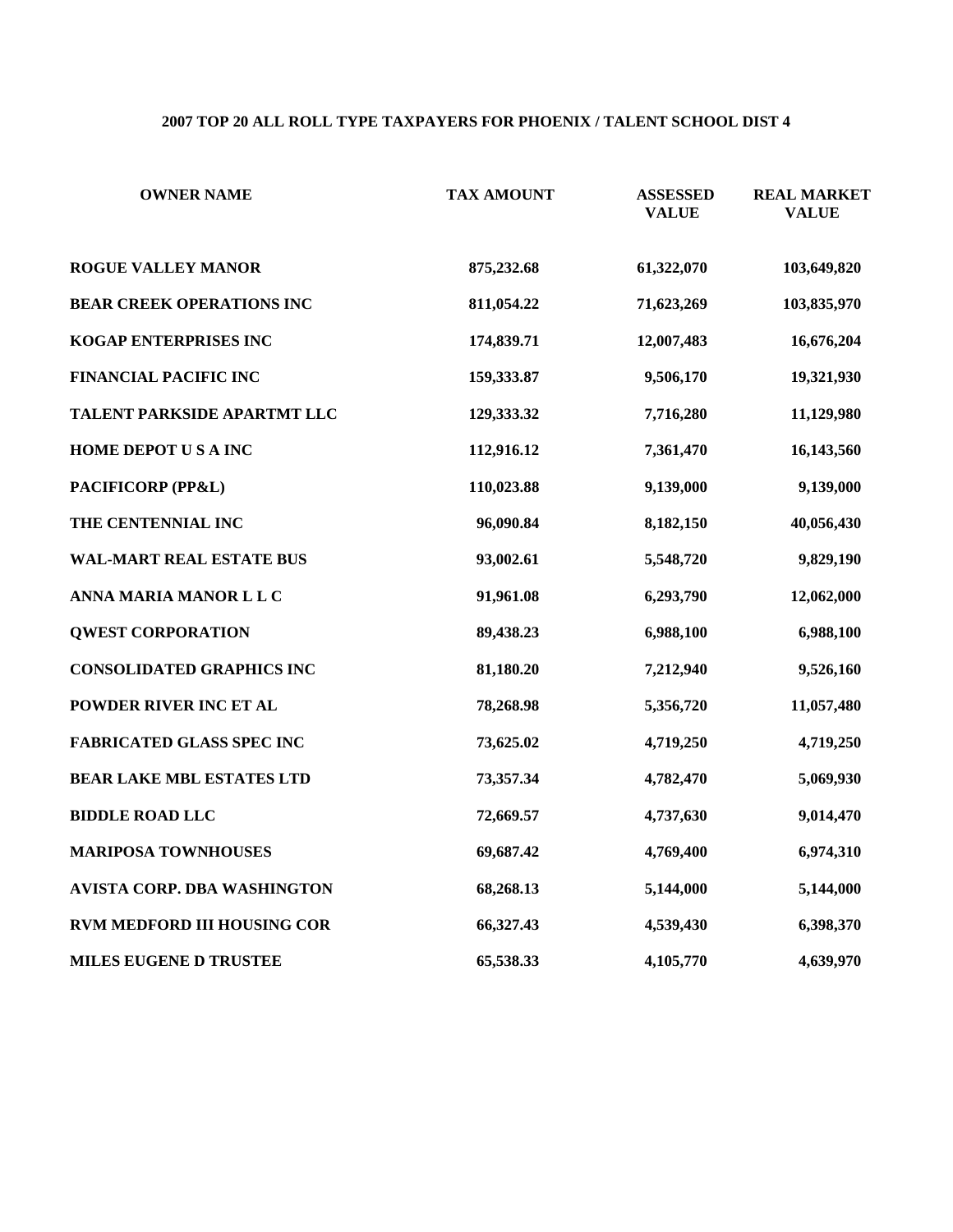# **2007 TOP 20 ALL ROLL TYPE TAXPAYERS FOR PINEHURST SCHOOL DIST 94**

| <b>OWNER NAME</b>                   | <b>TAX AMOUNT</b> | <b>ASSESSED</b><br><b>VALUE</b> | <b>REAL MARKET</b><br><b>VALUE</b> |
|-------------------------------------|-------------------|---------------------------------|------------------------------------|
| JWTR LLC C/O JELD-WEN INC           | 42,059.18         | 2,466,908                       | 4,033,290                          |
| ROWLETT DONALD E/JEAN               | 16,548.45         | 1,785,004                       | 5,688,934                          |
| PACIFICORP (PP&L)                   | 15,431.25         | 1,987,000                       | 1,987,000                          |
| MERIWETHER SOUTHERN OREGON LAN      | 8,367.55          | 467,277                         | 1,199,892                          |
| DEERFIELD LEARNING ASSOC            | 6,087.04          | 724,584                         | 1,132,580                          |
| WILDKAT LLC                         | 5,150.76          | 298,987                         | 462,140                            |
| PACIFIC FOREST TRUST INC            | 4,739.19          | 270,057                         | 443,800                            |
| <b>CRARY JAMES A/DIANNA M</b>       | 4,547.57          | 531,458                         | 868,903                            |
| <b>BROWN GORDON B/MICHELE C</b>     | 4,259.29          | 492,792                         | 755,559                            |
| <b>GIVEN ROBERT H/SUZI C</b>        | 4,082.26          | 343,473                         | 587,145                            |
| MOUNTAIN CABINS LLC                 | 4,062.83          | 475,470                         | 730,950                            |
| <b>SCHAAF RONALD/DEBORAH EVANS</b>  | 4,036.99          | 469,313                         | 888,624                            |
| <b>BARRY GERALD L TRUSTEE ET AL</b> | 3,628.72          | 255,243                         | 1,534,630                          |
| <b>BUTCHINO EDWARD C JR/DONNA</b>   | 3,081.77          | 349,216                         | 954,410                            |
| KINCAID LEON/APRIL L                | 2,945.80          | 342,602                         | 589,000                            |
| <b>DAVOLI LOUIS E TRUSTEE FBO</b>   | 2,767.98          | 319,679                         | 689,450                            |
| <b>DAVIES GENE</b>                  | 2,737.54          | 316,860                         | 417,356                            |
| PACIFIC FOREST TRUST                | 2,714.47          | 149,144                         | 313,180                            |
| <b>THOMPSON ERIC</b>                | 2,628.20          | 305,230                         | 566,990                            |
| <b>BEAGLE MARION L TRUSTEE FBO</b>  | 2,591.89          | 206,879                         | 642,240                            |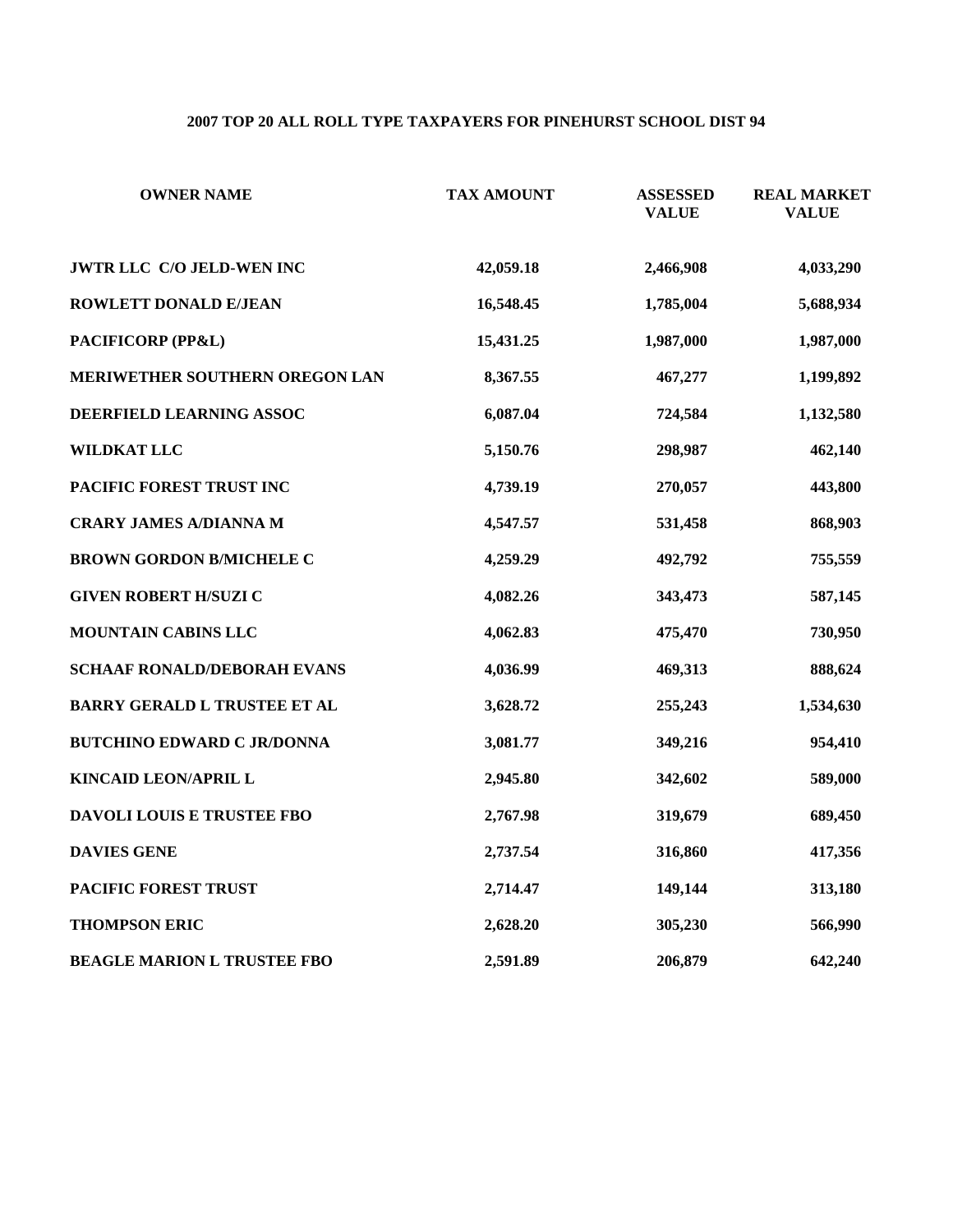# **2007 TOP 20 ALL ROLL TYPE TAXPAYERS FOR PROSPECT SCHOOL DIST 59**

| <b>OWNER NAME</b>                 | <b>TAX AMOUNT</b> | <b>ASSESSED</b><br><b>VALUE</b> | <b>REAL MARKET</b><br><b>VALUE</b> |
|-----------------------------------|-------------------|---------------------------------|------------------------------------|
| PACIFICORP (PP&L)                 | 366, 342. 13      | 42,653,000                      | 42,653,000                         |
| MERIWETHER SOUTHERN OREGON LAN    | 64,912.55         | 4,373,307                       | 11,432,326                         |
| WICKMAN FRERIC A TRUSTEE ET AL    | 7,556.40          | 843,670                         | 1,652,400                          |
| NORTHWEST PROPERTIES & EQUIPMENT  | 7,177.78          | 760,400                         | 846,330                            |
| UNITED TELEPHONE NORTHWEST        | 5,808.57          | 686,100                         | 686,100                            |
| RODYA GERHARD INC                 | 4,827.41          | 539,000                         | 1,231,850                          |
| WILKENING LIVING TRUST ET AL      | 4,490.21          | 501,330                         | 645,290                            |
| <b>LEWIS KIM TRUSTEE FBO</b>      | 4,204.82          | 466,700                         | 802,670                            |
| <b>BURRILL EUGENE F/GLADYS</b>    | 3,613.63          | 392,774                         | 663,050                            |
| <b>COAST RANGE RESOURCES LLC</b>  | 3,574.53          | 250,517                         | 274,940                            |
| <b>BLANKENSHIP JAMES O/SANDRA</b> | 3,549.45          | 408,960                         | 1,204,880                          |
| JONES LYNN A/ROBERT C             | 3,228.64          | 358,489                         | 494,120                            |
| <b>LOGSTON JOHN T SR TRUSTEE</b>  | 3,067.62          | 362,718                         | 850,820                            |
| <b>GOODBOE RICHARD B/MELODY J</b> | 3,047.40          | 335,250                         | 576,390                            |
| MCNALL CHARLES R/SUZY A           | 2,908.84          | 355,576                         | 735,210                            |
| <b>ELLIS DENNIS D</b>             | 2,899.11          | 311,180                         | 632,980                            |
| <b>BISHOP MONA M</b>              | 2,879.87          | 305,701                         | 1,083,500                          |
| <b>FRANCIS H MARCUS/ROSEMARY</b>  | 2,652.16          | 289,860                         | 536,090                            |
| <b>LLOYD GARY D TRUSTEE FBO</b>   | 2,465.98          | 309,550                         | 653,110                            |
| STRAW DARYL S/JODI L              | 2,451.50          | 291,410                         | 513,550                            |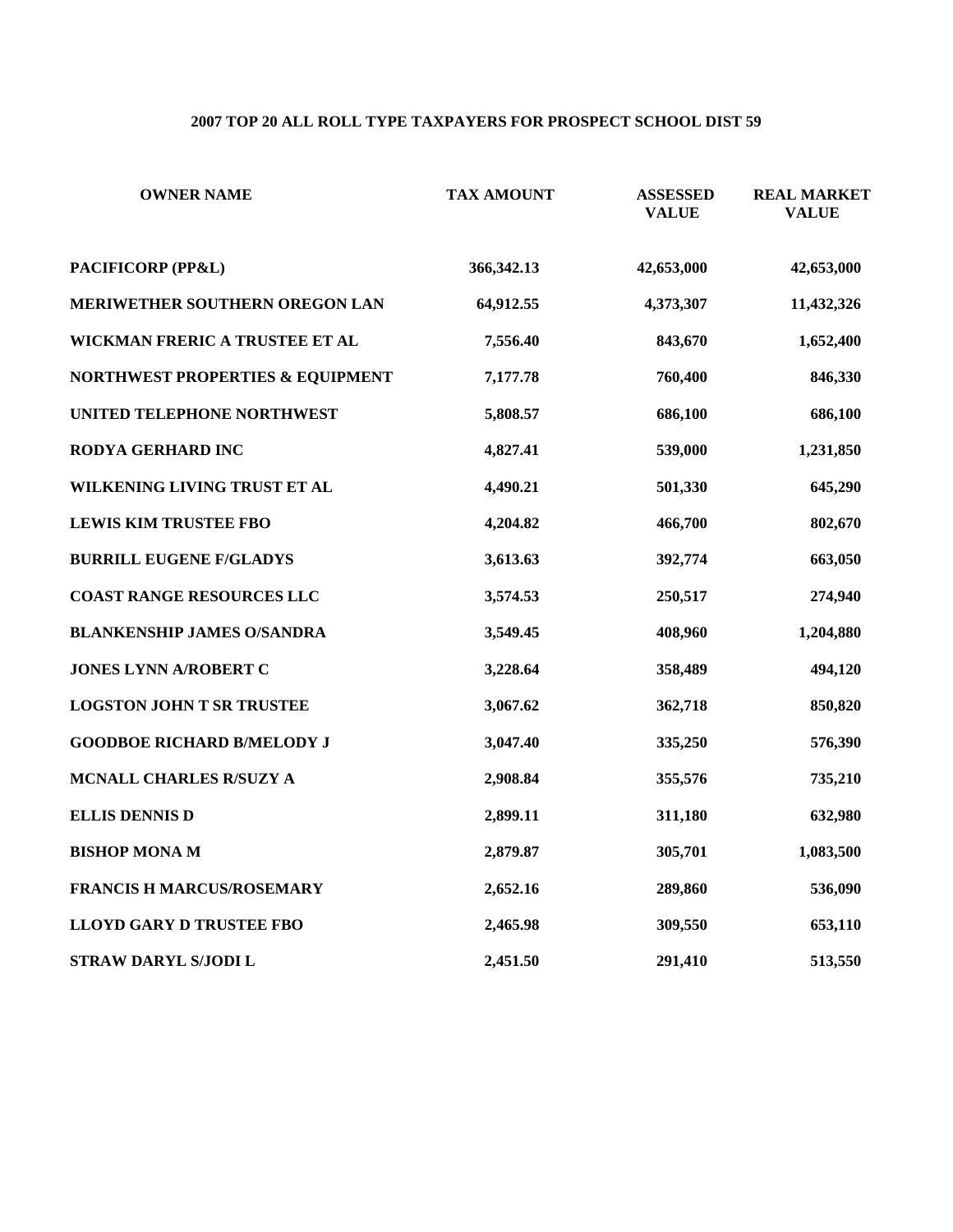#### **2007 TOP 20 ALL ROLL TYPE TAXPAYERS FOR ROGUE RIVER SCHOOL DIST 35**

| <b>OWNER NAME</b>                   | <b>TAX AMOUNT</b> | <b>ASSESSED</b><br><b>VALUE</b> | <b>REAL MARKET</b><br><b>VALUE</b> |
|-------------------------------------|-------------------|---------------------------------|------------------------------------|
| PACIFICORP (PP&L)                   | 88,003.09         | 8,374,000                       | 8,374,000                          |
| <b>BUSCH DUANE B TRUSTEE FBO</b>    | 57,824.90         | 3,874,080                       | 8,764,530                          |
| ROGUE RIVER HOLDINGS LLC            | 50,142.18         | 3,001,040                       | 3,933,210                          |
| <b>QWEST CORPORATION</b>            | 41,945.73         | 3,192,100                       | 3,192,100                          |
| MERIWETHER SOUTHERN OREGON LAN      | 40,954.91         | 2,398,645                       | 4,334,504                          |
| <b>MORROW HEIGHTS LLC</b>           | 39,062.64         | 2,617,070                       | 4,128,350                          |
| <b>COAST RANGE RESOURCES LLC</b>    | 35,316.32         | 2,147,419                       | 3,796,450                          |
| ROGUE RIVER HOLDINGS LLC            | 29,456.31         | 1,908,690                       | 3,158,370                          |
| <b>AVISTA CORP. DBA WASHINGTON</b>  | 28,557.90         | 2,213,600                       | 2,213,600                          |
| <b>RVI INC</b>                      | 28,255.82         | 1,903,450                       | 4,566,630                          |
| PARK VIEW / GOLD HILL LLC           | 26,168.80         | 1,749,470                       | 2,164,860                          |
| <b>PPLLC CORP</b>                   | 24,989.58         | 1,674,220                       | 1,674,220                          |
| <b>DUBU INC</b>                     | 23,212.52         | 1,555,160                       | 2,424,090                          |
| <b>AYALA DIANA R TRUSTEE ET AL</b>  | 21,066.88         | 118,260                         | 304,280                            |
| US CELLULAR NORTHWEST OPERATION     | 20,278.28         | 1,453,000                       | 1,453,000                          |
| <b>SILVER BUTTE TIMBER CO</b>       | 19,091.45         | 1,199,960                       | 1,877,684                          |
| <b>VALLEY OF THE ROGUE BANK</b>     | 17,569.90         | 1,173,370                       | 2,686,030                          |
| <b>TRESEMER MICHAEL</b>             | 16,738.72         | 1,599,859                       | 4,690,200                          |
| <b>CHARTER COMMUNICATIONS II LP</b> | 16,671.60         | 1,763,270                       | 1,763,270                          |
| HANDBURY RICHARD TRSTEE FBO         | 14,508.34         | 972,010                         | 1,553,500                          |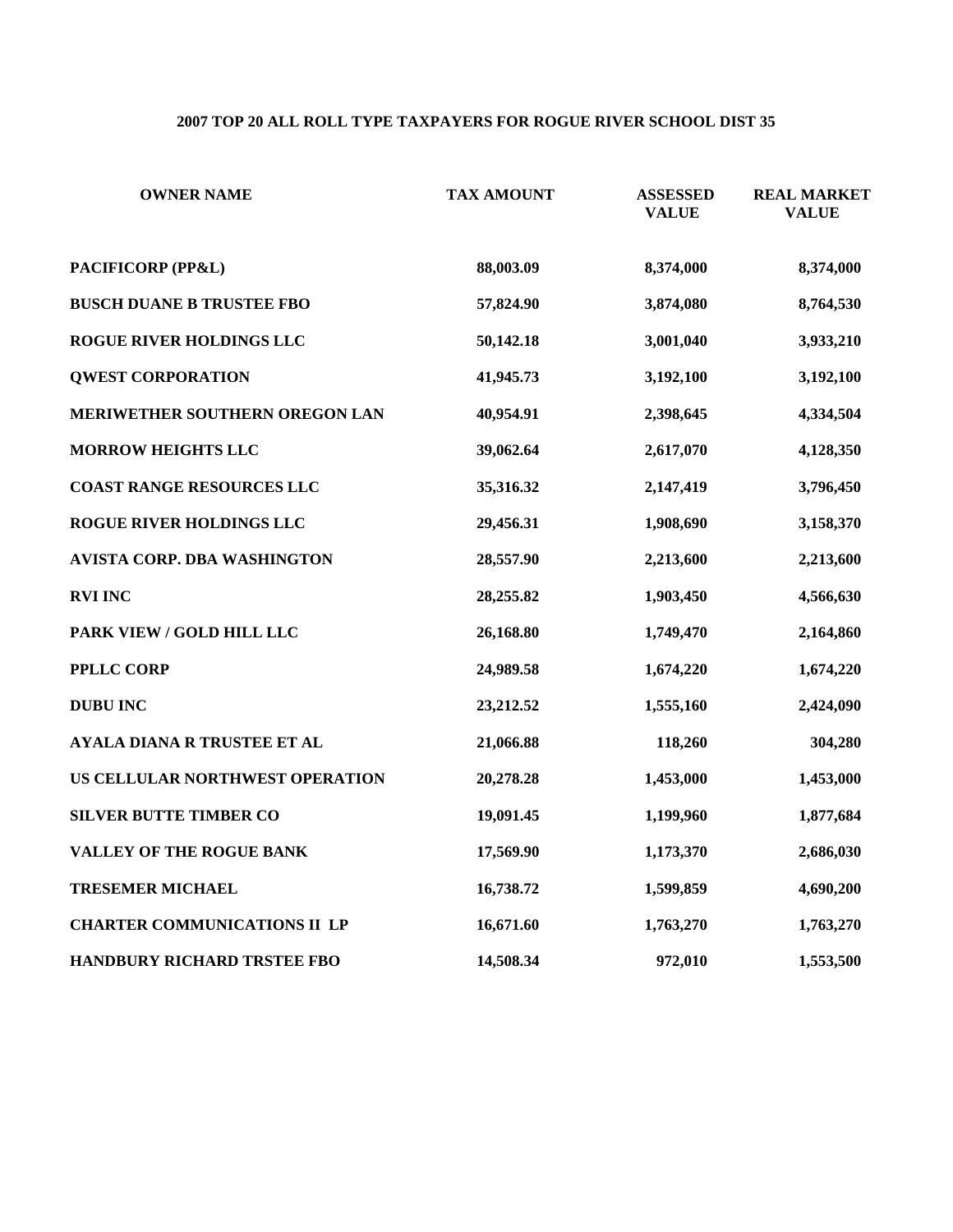### **2007 TOP 20 ALL ROLL TYPE TAXPAYERS FOR THREE RIVERS SCHOOL DIST 40**

| <b>OWNER NAME</b>                         | <b>TAX AMOUNT</b> | <b>ASSESSED</b><br><b>VALUE</b> | <b>REAL MARKET</b><br><b>VALUE</b> |
|-------------------------------------------|-------------------|---------------------------------|------------------------------------|
| PACIFICORP (PP&L)                         | 22,692.61         | 2,198,000                       | 2,198,000                          |
| DAVIS RICHARD D/JOANNA L                  | 11,158.45         | 1,063,880                       | 2,054,280                          |
| VERIZON NORTHWEST INC.                    | 7,903.56          | 784,200                         | 784,200                            |
| <b>BOTTROFF JAMES R/CAROLYN S</b>         | 7,873.40          | 731,788                         | 3,659,190                          |
| <b>BONS CALVIN ET AL</b>                  | 7,838.22          | 731,766                         | 3,783,730                          |
| <b>MISHKIN LLC</b>                        | 7,613.28          | 724,170                         | 1,237,070                          |
| <b>GRAPELAND ACQUISITION LLC</b>          | 7,441.23          | 707,849                         | 1,877,150                          |
| MARTIN LESLIE C/RACHAEL A                 | 6,728.65          | 626,565                         | 3,015,030                          |
| <b>JESTER SUZANNE TRUSTEE/JESTER TRUS</b> | 6,399.40          | 607,862                         | 1,635,380                          |
| <b>JOHNSON CARL D</b>                     | 5,990.40          | 572,680                         | 1,448,320                          |
| O'NEILL VINEYARD LLC                      | 5,861.32          | 555,737                         | 2,264,870                          |
| <b>FLEISCHMAN RONALD E/NANCY S</b>        | 5,854.24          | 553,965                         | 1,622,340                          |
| <b>LUNDBERG JAMES TRUSTEE</b>             | 5,744.62          | 541,264                         | 1,621,840                          |
| <b>GUTHRIE JAMES E</b>                    | 5,448.15          | 514,348                         | 1,306,460                          |
| <b>BUREN MARGARET P/DANIEL H</b>          | 5,373.59          | 509,508                         | 1,107,680                          |
| TRUMP DAVID S TRUSTEE                     | 5,278.10          | 512,350                         | 778,190                            |
| MATHENY DENNIS T TRUSTEE ET AL            | 5,160.78          | 489,324                         | 1,998,500                          |
| <b>BARTHOLOMEW J DAVIS</b>                | 4,717.98          | 446,730                         | 1,114,080                          |
| NEIL JOE R TRUSTEE                        | 4,469.92          | 425,073                         | 1,192,580                          |
| <b>AMEEN ALAN F ET AL</b>                 | 4,467.85          | 419,594                         | 1,649,180                          |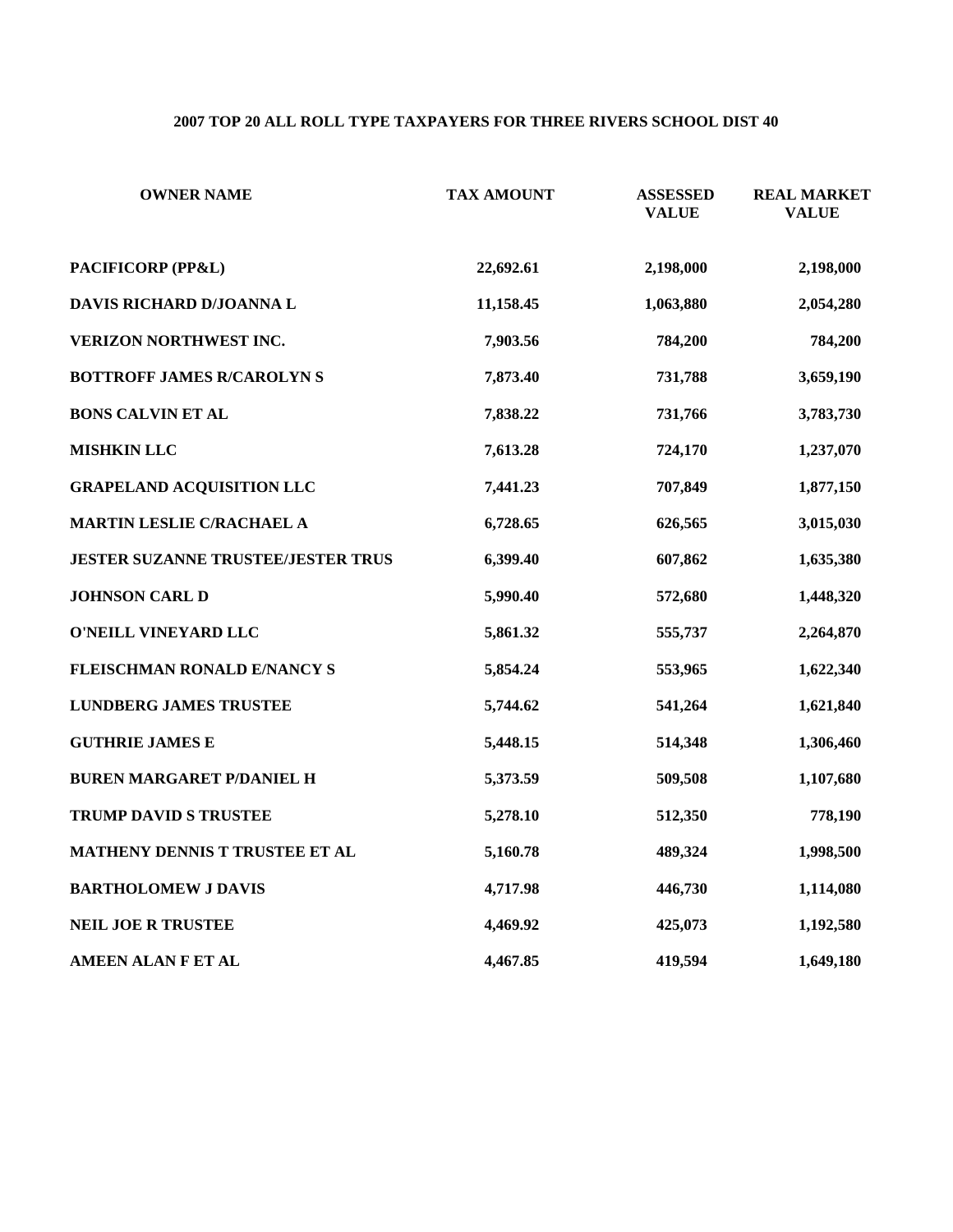# **2007 TOP 20 ALL ROLL TYPE TAXPAYERS FOR APPLEGATE VALLEY RFPD #9**

| <b>OWNER NAME</b>                   | <b>TAX AMOUNT</b> | <b>ASSESSED</b><br><b>VALUE</b> | <b>REAL MARKET</b><br><b>VALUE</b> |
|-------------------------------------|-------------------|---------------------------------|------------------------------------|
| PACIFICORP (PP&L)                   | 81,677.99         | 7,026,000                       | 7,026,000                          |
| <b>JOHNNY CAT INC</b>               | 28,550.20         | 1,883,740                       | 1,883,740                          |
| STAVER JOHN LAWRENCE TRUSTEE ET     | 14,935.10         | 1,193,549                       | 6,262,470                          |
| DAVIS RICHARD D/JOANNA L            | 11,158.45         | 1,063,880                       | 2,054,280                          |
| MENDELL ARLAN C TRUSTEE             | 10,392.19         | 893,341                         | 1,902,000                          |
| <b>ALLEY KIRSTIE</b>                | 9,620.34          | 768,538                         | 2,541,500                          |
| <b>QWEST CORPORATION</b>            | 9,511.75          | 784,000                         | 784,000                            |
| <b>JACKS MARY</b>                   | 9,398.92          | 778,590                         | 1,302,220                          |
| <b>GRENSKY RONALD D</b>             | 9,217.90          | 743,340                         | 1,320,190                          |
| <b>RAKOG LTD</b>                    | 8,897.65          | 740,046                         | 2,501,170                          |
| <b>CAMERON JAMES D</b>              | 8,763.89          | 757,285                         | 1,666,870                          |
| THAMES WARNER R/WINIFRED R          | 8,475.52          | 680,820                         | 1,875,430                          |
| <b>WHEELER CARL</b>                 | 8,303.44          | 674,350                         | 1,246,980                          |
| <b>KELLER WALTER S/FORD ROBIN L</b> | 8,106.36          | 656,200                         | 1,665,280                          |
| COTTA MICHAEL A/CLARE A             | 8,070.76          | 638,530                         | 1,107,960                          |
| <b>RESNER JACK D</b>                | 8,063.23          | 676,340                         | 1,283,390                          |
| SNOW GREGORY T TRUSTEE ET AL        | 8,057.68          | 697,120                         | 2,105,110                          |
| <b>WEINMAN MARLYS R TRUSTEE</b>     | 7,976.26          | 641,265                         | 1,191,990                          |
| <b>WEAVER STEVEN G TRUSTEE FBO</b>  | 7,735.23          | 632,873                         | 1,861,510                          |
| <b>SILLS ALISON</b>                 | 7,727.84          | 625,183                         | 1,026,760                          |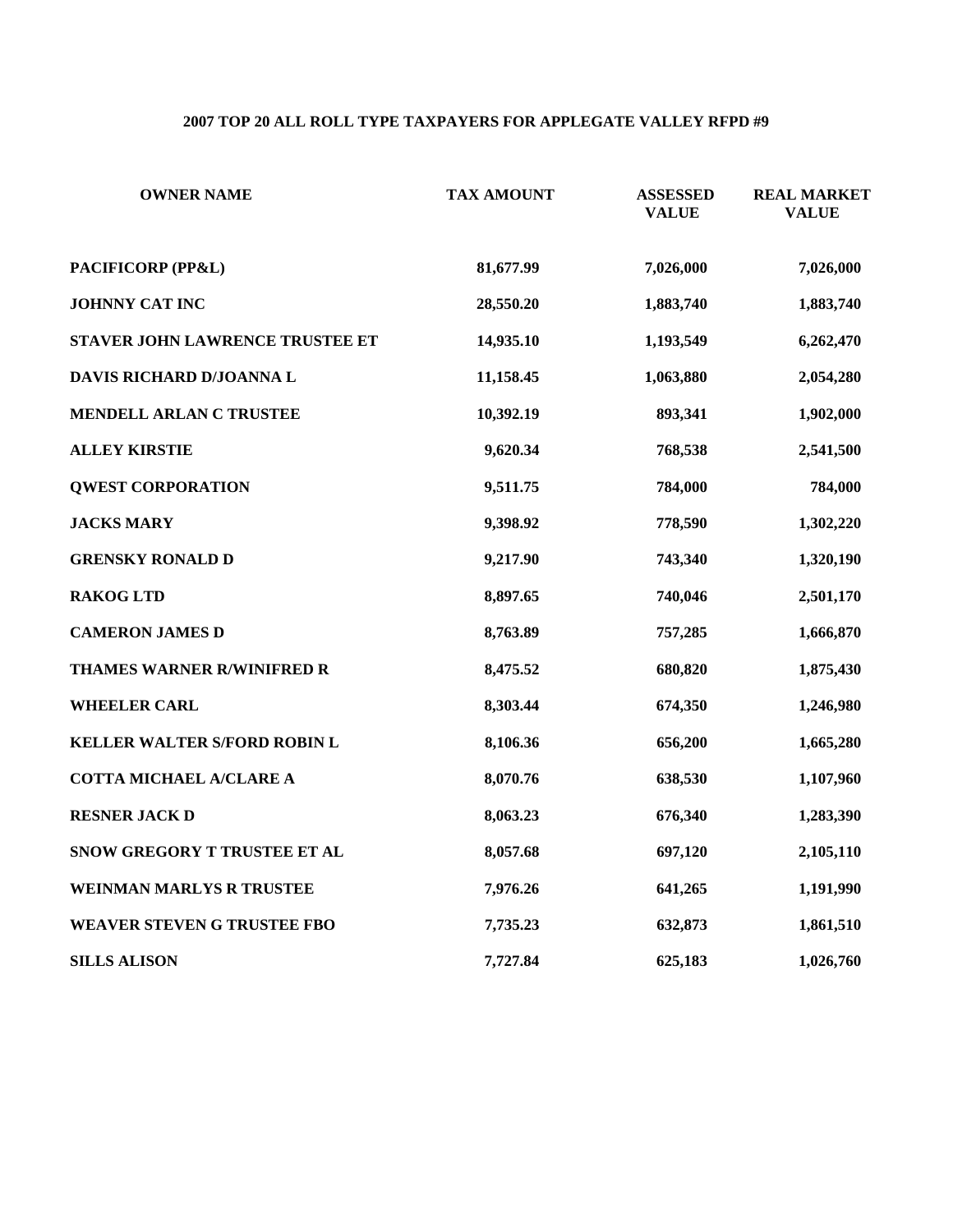#### **2007 TOP 20 ALL ROLL TYPE TAXPAYERS FOR COLESTINE RURAL FIRE DIST**

| <b>OWNER NAME</b>                      | <b>TAX AMOUNT</b> | <b>ASSESSED</b><br><b>VALUE</b> | <b>REAL MARKET</b><br><b>VALUE</b> |
|----------------------------------------|-------------------|---------------------------------|------------------------------------|
| <b>OBERLIN ABE TRUSTEE FBO</b>         | 11,854.29         | 1,066,370                       | 1,307,220                          |
| <b>BAILEY GREG/ANNE</b>                | 7,944.39          | 672,101                         | 1,083,846                          |
| <b>MILLER JEFF M</b>                   | 6,655.80          | 572,900                         | 877,470                            |
| <b>CENTRAL OREGON &amp; PACIFIC RR</b> | 5,544.40          | 482,600                         | 482,600                            |
| HARD HEART RANCH LTD PARTNR            | 5,392.66          | 452,447                         | 1,447,530                          |
| PACIFICORP (PP&L)                      | 5,215.84          | 454,000                         | 454,000                            |
| <b>FUJAS RICHARD E/ELIZABETH</b>       | 5,080.64          | 456,700                         | 687,920                            |
| ENGELSTEIN MICHAEL/SUSAN T             | 4,972.31          | 427,929                         | 620,290                            |
| <b>WESSLER FAMILY LLC</b>              | 4,663.98          | 397,503                         | 977,710                            |
| <b>BEAMER STEPHEN/MARGO M</b>          | 4,467.97          | 386,800                         | 855,970                            |
| <b>BIEGERT CHARLES JR/LAUREL</b>       | 4,174.93          | 356,064                         | 1,220,686                          |
| WILSON MOUNA PATRICIA TRUSTEE ET       | 3,866.54          | 327,000                         | 663,890                            |
| <b>ANGEL MARK H</b>                    | 3,833.16          | 331,743                         | 682,710                            |
| UTT STEVEN W/HAUNSCHILD PAMELA R       | 3,643.44          | 317,322                         | 728,960                            |
| <b>BRAFFORD CAROLYN B</b>              | 3,552.13          | 312,680                         | 587,890                            |
| NEWBY JERILEE C                        | 3,543.46          | 310,090                         | 587,210                            |
| <b>ECKEL D RICHARD</b>                 | 3,470.57          | 304,880                         | 501,610                            |
| <b>HEINTZ DIANE</b>                    | 3,447.56          | 302,960                         | 573,810                            |
| <b>HEAVEN AND EARTH LLC</b>            | 3,383.24          | 283,620                         | 922,980                            |
| <b>BRADSHAW BETSY A</b>                | 3,229.35          | 262,191                         | 668,680                            |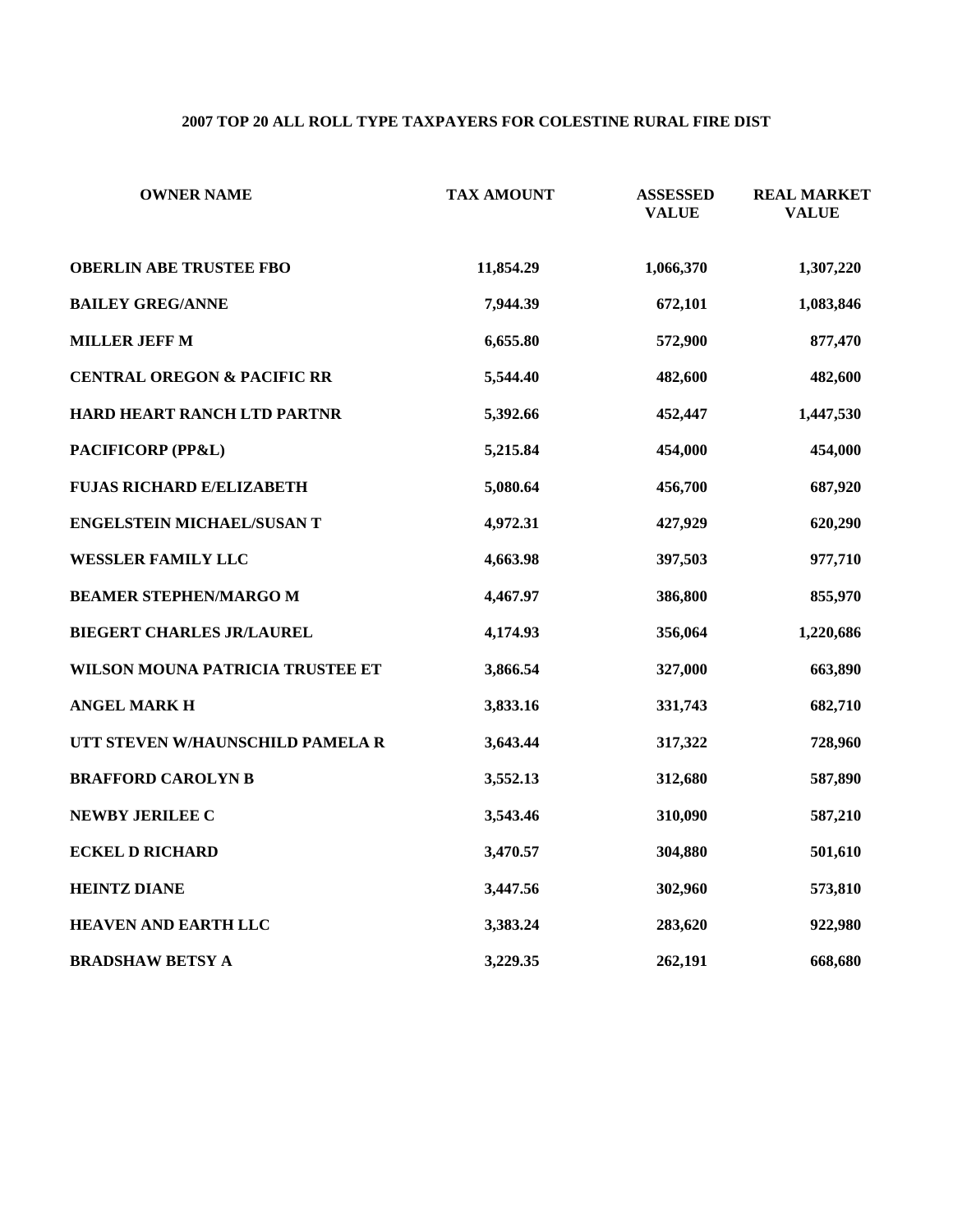# **2007 TOP 20 ALL ROLL TYPE TAXPAYERS FOR JACKSON COUNTY RFPD #3**

| <b>OWNER NAME</b>                        | <b>TAX AMOUNT</b> | <b>ASSESSED</b><br><b>VALUE</b> | <b>REAL MARKET</b><br><b>VALUE</b> |
|------------------------------------------|-------------------|---------------------------------|------------------------------------|
| <b>CARESTREAM HEALTH INC</b>             | 1,781,850.46      | 115,529,360                     | 116,067,840                        |
| <b>BOISE BUILDING SOLUTIONS MANUFACT</b> | 810,255.76        | 55,586,075                      | 65,086,354                         |
| <b>CERTAINTEED CORPORATION</b>           | 627,031.82        | 41,479,960                      | 41,479,960                         |
| <b>BIOMASS ONE LTD PARTNERSHIP</b>       | 488,473.82        | 30,491,500                      | 51,000,000                         |
| PACIFICORP (PP&L)                        | 312,803.19        | 23,548,000                      | 23,548,000                         |
| <b>TABLE ROCK GROUP LLC</b>              | 293,184.65        | 19,625,060                      | 25,613,988                         |
| <b>BOC GROUP INC</b>                     | 272,669.74        | 18,251,840                      | 18,772,660                         |
| AVISTA CORP. DBA WASHINGTON              | 208,867.47        | 14,482,700                      | 14,482,700                         |
| UNITED TELEPHONE NORTHWEST               | 204,192.79        | 13,616,800                      | 13,616,800                         |
| <b>AMY'S KITCHEN</b>                     | 169,752.55        | 11,028,130                      | 14,453,650                         |
| <b>ERICKSON AIR-CRANE INCORPORATED</b>   | 130,674.37        | 9,747,310                       | 12,147,340                         |
| <b>FJARLI MERLIN/JO ANN</b>              | 130,098.42        | 9,899,163                       | 16,798,160                         |
| <b>USF REDDAWAY INC</b>                  | 130,020.27        | 7,389,740                       | 18,887,960                         |
| <b>GEORGIA PACIFIC CHEMICALS LLC</b>     | 125,956.12        | 7,862,430                       | 7,905,920                          |
| <b>SPACE LLC</b>                         | 115,444.89        | 8,785,390                       | 14,269,500                         |
| EAGLE POINT DEVELOPMENTS LLC             | 108,110.85        | 6,626,760                       | 14,194,400                         |
| EASTMAN KODAK COMPANY                    | 103,787.67        | 6,063,700                       | 6,063,700                          |
| MURPHY COMPANY                           | 95,546.18         | 5,964,180                       | 5,964,180                          |
| PRIUM MEDFORD BUILDINGS LLC              | 95,094.63         | 6,297,570                       | 9,403,060                          |
| MILLWORK PROPERTIES LLC                  | 89,433.66         | 5,729,740                       | 5,833,600                          |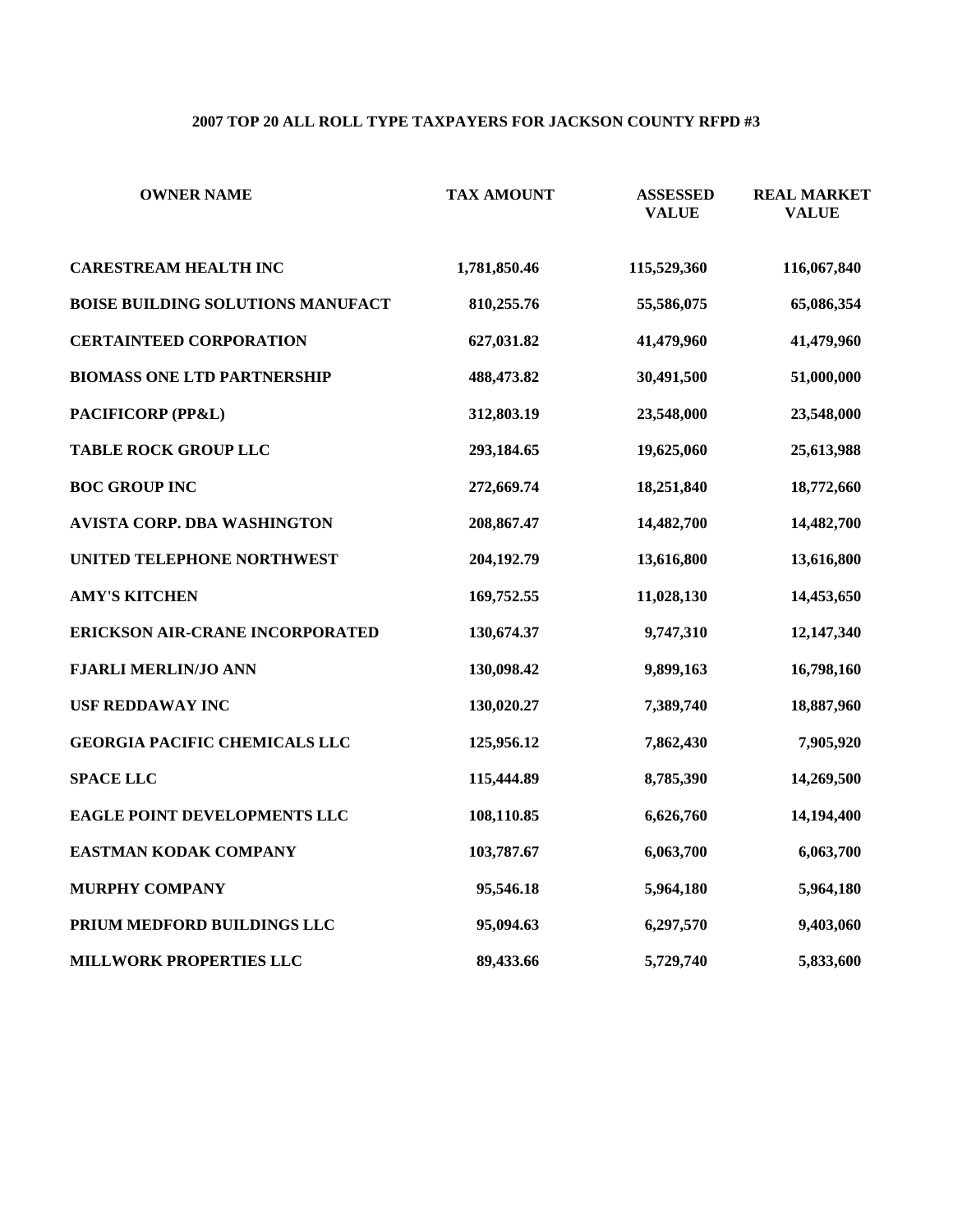# **2007 TOP 20 ALL ROLL TYPE TAXPAYERS FOR EVANS VALLEY RFPD #6**

| <b>OWNER NAME</b>                      | <b>TAX AMOUNT</b> | <b>ASSESSED</b><br><b>VALUE</b> | <b>REAL MARKET</b><br><b>VALUE</b> |
|----------------------------------------|-------------------|---------------------------------|------------------------------------|
| PACIFICORP (PP&L)                      | 22,451.72         | 2,183,000                       | 2,183,000                          |
| <b>TRESEMER MICHAEL</b>                | 16,263.47         | 1,562,585                       | 3,682,310                          |
| <b>FISHER GAYLORD/KAREN</b>            | 6,007.88          | 206,100                         | 401,930                            |
| <b>LERCO INC</b>                       | 5,901.59          | 562,341                         | 708,225                            |
| SORANI NICHOLAS Q TRUSTEE              | 5,728.62          | 559,742                         | 1,339,290                          |
| AT&T COMMUNICATIONS INC                | 5,675.16          | 551,800                         | 551,800                            |
| PETERSON CARL E/ROSALIA B              | 5,304.81          | 513,948                         | 1,524,620                          |
| DAVIS DEREK L/JENNIFER A               | 5,110.89          | 502,020                         | 918,500                            |
| HERITAGE MARCUS BARRY TRUSTEE ET       | 4,883.91          | 463,711                         | 1,024,590                          |
| <b>GURETSKIY GENE/NATALYA</b>          | 4,780.27          | 465,430                         | 762,940                            |
| PRUDENTIAL RELOCATION INC              | 4,759.45          | 454,447                         | 893,460                            |
| <b>BRADFORD ROBERT F TRUSTEE ET AL</b> | 4,444.54          | 409,793                         | 1,203,150                          |
| WILSON TED/WILSON VIRGINIA R           | 4,392.79          | 418,258                         | 1,016,070                          |
| KILPATRICK SCOTT ALLEN TRUSTEE ET      | 4,110.21          | 399,640                         | 515,250                            |
| REEDER RALPH J/MARGARET E              | 4,075.09          | 390,780                         | 653,010                            |
| <b>WORTHINGTON D SR/JOSEPHINE</b>      | 4,074.73          | 385,300                         | 967,250                            |
| PENZER HARDY/PENZER DANIELLE J         | 3,945.85          | 339,384                         | 1,447,220                          |
| SHREEVE TERRY D/CHERYL L               | 3,908.64          | 369,150                         | 744,960                            |
| JOHNSON PAUL S TRUSTEE FBO             | 3,905.74          | 379,540                         | 788,060                            |
| YORK JOSEPH/TONYA                      | 3,763.51          | 360,484                         | 604,770                            |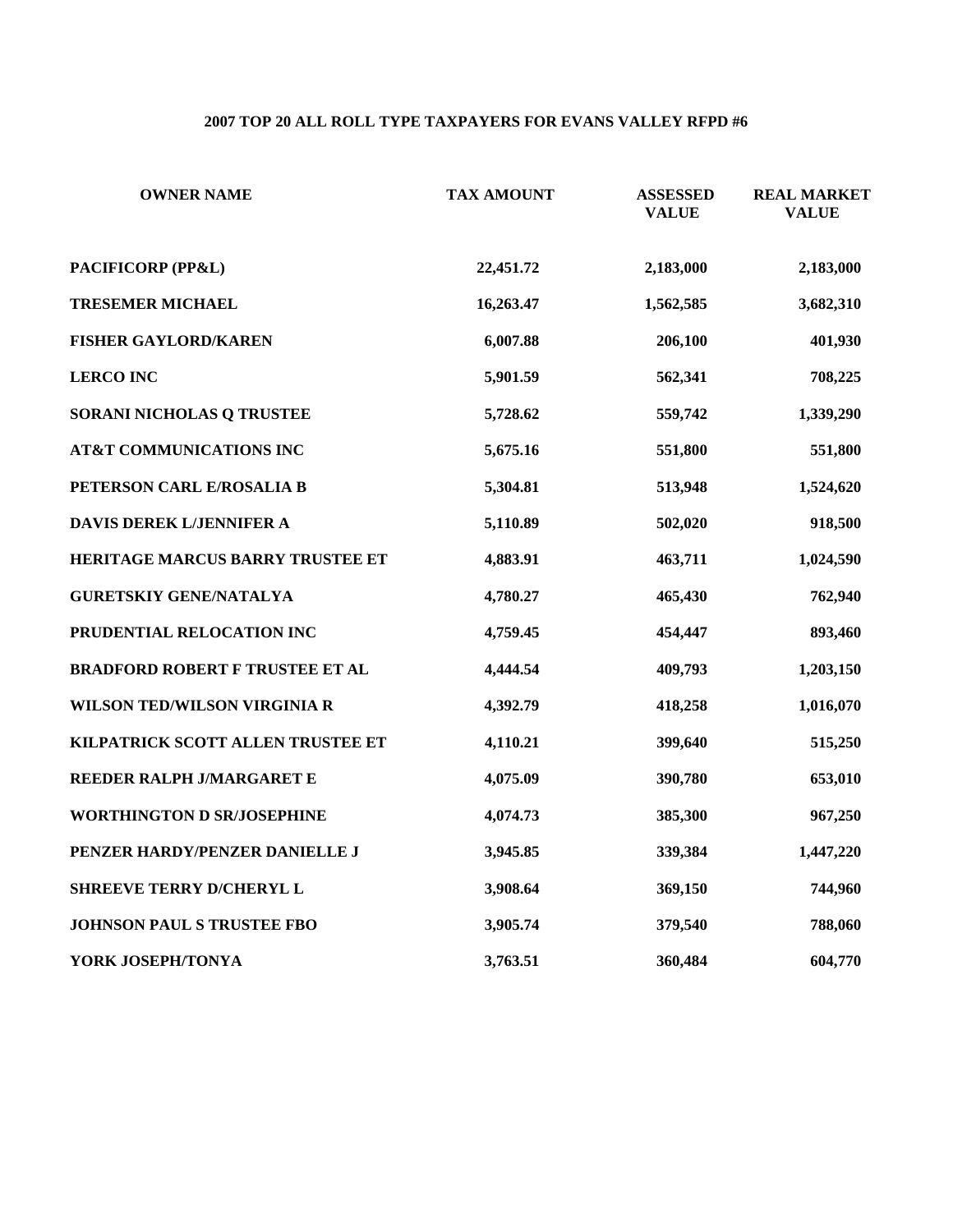# **2007 TOP 20 ALL ROLL TYPE TAXPAYERS FOR LAKE CREEK RFPD**

| <b>OWNER NAME</b>                  | <b>TAX AMOUNT</b> | <b>ASSESSED</b><br><b>VALUE</b> | <b>REAL MARKET</b><br><b>VALUE</b> |
|------------------------------------|-------------------|---------------------------------|------------------------------------|
| <b>C2 CATTLE CO LTD PARTNERSHP</b> | 27,453.94         | 1,631,351                       | 11,901,009                         |
| PACIFICORP (PP&L)                  | 23,073.10         | 1,971,000                       | 1,971,000                          |
| STORY WM JR TRUSTEE ET AL          | 19,201.43         | 1,606,534                       | 3,511,860                          |
| <b>SMITH JOEL R TRUSTEE</b>        | 15,427.92         | 1,313,766                       | 1,624,990                          |
| TRIPLE S MT HORSE RANCH LLC        | 15,142.12         | 1,285,066                       | 2,378,270                          |
| <b>B BAR K CASCADE RANCH LLC</b>   | 13,438.64         | 1,074,662                       | 6,738,330                          |
| <b>LAMENSDORF ARTHUR JR/JODI</b>   | 8,746.89          | 746,140                         | 991,600                            |
| UNITED TELEPHONE NORTHWEST         | 7,877.17          | 672,900                         | 672,900                            |
| PANTHER CRUSHING INC               | 7,612.08          | 619,290                         | 619,290                            |
| <b>WINTEMUTE GLENN A TRUSTEE</b>   | 7,542.99          | 621,698                         | 1,345,440                          |
| <b>JENSEN FRANCES JOAN ADAMS</b>   | 7,200.27          | 569,717                         | 2,424,880                          |
| <b>FUMASI RONALD L TRUSTEE</b>     | 7,099.02          | 561,853                         | 2,739,070                          |
| <b>BLOOMBERG BARRY M/GLORIA L</b>  | 7,058.57          | 609,150                         | 1,091,800                          |
| <b>DOLE TED R</b>                  | 6,948.85          | 586,123                         | 1,477,120                          |
| MEDFORD OAKS RV RESORT INC         | 6,578.79          | 577,620                         | 713,680                            |
| <b>OWEN CONNIE L</b>               | 6,483.32          | 532,997                         | 1,912,540                          |
| MURPHY FAMILY LLC                  | 6,289.95          | 540,510                         | 733,090                            |
| ROBERTS JAMES D/WOODRA A           | 5,977.82          | 488,790                         | 2,237,270                          |
| BONSI PAUL L TRUSTEE ET AL         | 5,782.85          | 480,030                         | 1,011,180                          |
| <b>WARREN CHARLES A/MARIANNE J</b> | 5,752.22          | 493,940                         | 989,210                            |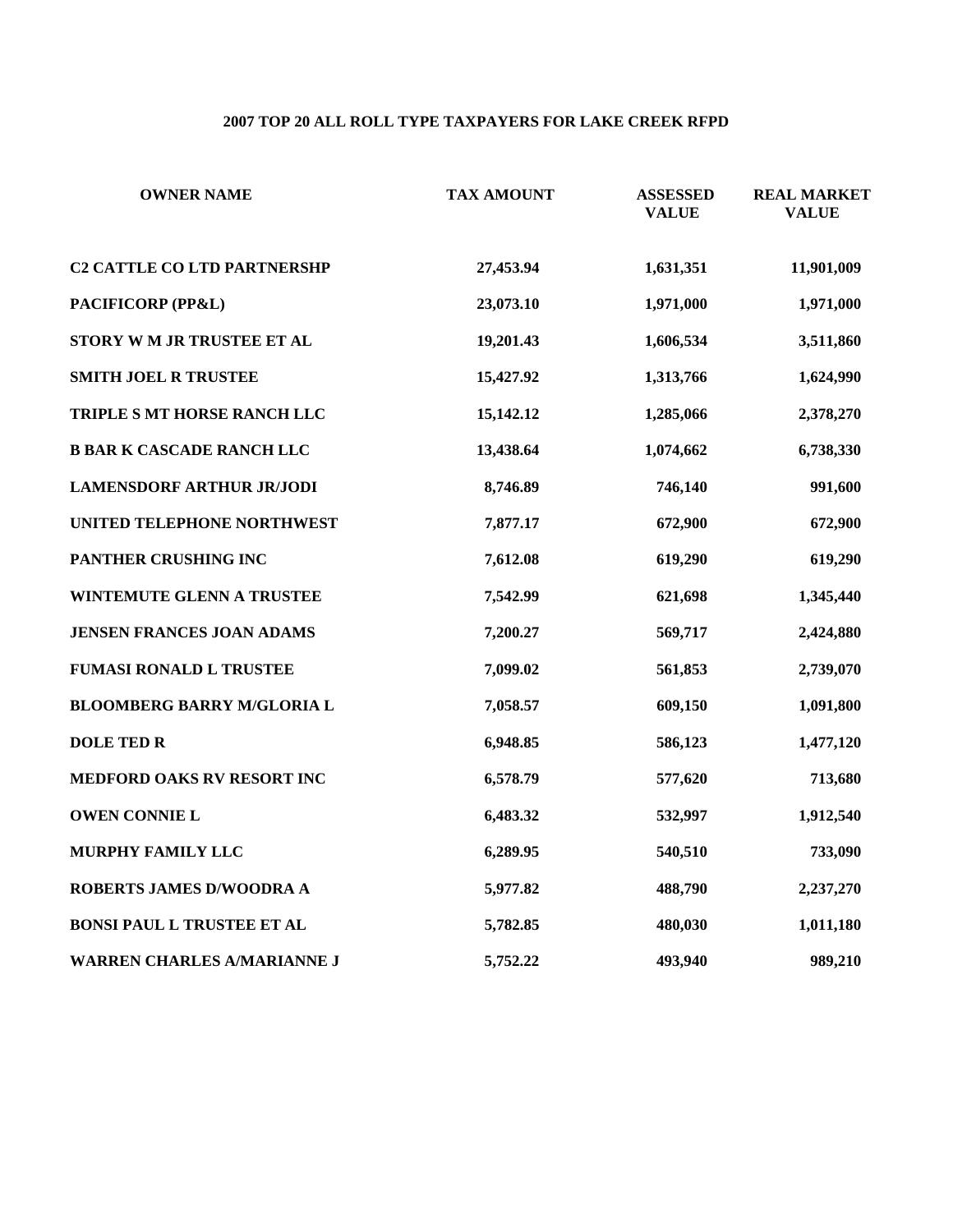# **2007 TOP 20 ALL ROLL TYPE TAXPAYERS FOR MEDFORD RFPD #2**

| <b>OWNER NAME</b>                        | <b>TAX AMOUNT</b> | <b>ASSESSED</b><br><b>VALUE</b> | <b>REAL MARKET</b><br><b>VALUE</b> |
|------------------------------------------|-------------------|---------------------------------|------------------------------------|
| <b>BEAR CREEK OPERATIONS INC</b>         | 811,054.22        | 71,623,269                      | 103,835,970                        |
| <b>SIERRAPINE</b>                        | 297,553.40        | 24,242,950                      | 26,536,210                         |
| T & L INC                                | 179,015.83        | 14,543,040                      | 16,785,130                         |
| PACIFICORP (PP&L)                        | 112,520.13        | 9,346,000                       | 9,346,000                          |
| <b>CONSOLIDATED GRAPHICS INC</b>         | 81,180.20         | 7,212,940                       | 9,526,160                          |
| THE CENTENNIAL INC                       | 81,152.43         | 7,159,770                       | 35,915,870                         |
| AVISTA CORP. DBA WASHINGTON              | 62,251.43         | 5,160,400                       | 5,160,400                          |
| MEDFORD ESTATES MHP LLC                  | 52,202.61         | 4,605,640                       | 4,757,220                          |
| TOWNE/COUNTRY PROPERTIES                 | 45,689.15         | 4,030,980                       | 7,863,150                          |
| <b>HARRY &amp; DAVID OPERATIONS CORP</b> | 43,969.35         | 3,906,720                       | 3,906,720                          |
| PINE CREEK ESTATES LTD PART              | 41,256.54         | 3,639,910                       | 8,402,950                          |
| RIVERRIDGE MANAGEMENT LLC                | 38,641.90         | 3,409,230                       | 7,296,810                          |
| <b>QWEST CORPORATION</b>                 | 35,041.15         | 2,927,700                       | 2,927,700                          |
| <b>BORGIA EDWARD W/</b>                  | 34,571.47         | 3,050,110                       | 3,217,150                          |
| WILSON HENRY DEWEY III                   | 31,684.15         | 2,537,249                       | 5,984,410                          |
| <b>RETER FRUIT LLC</b>                   | 29,151.45         | 2,571,924                       | 3,107,990                          |
| WELDON MOBILE HOME PARK LLC              | 28,349.84         | 2,138,952                       | 4,104,685                          |
| K T V L 10                               | 22,626.83         | 1,844,770                       | 1,844,770                          |
| <b>GORDENIER DOUGLAS F</b>               | 22,571.09         | 1,811,600                       | 3,826,220                          |
| <b>BOLZ WALTER R TRUSTEE</b>             | 21,971.62         | 1,938,470                       | 2,168,680                          |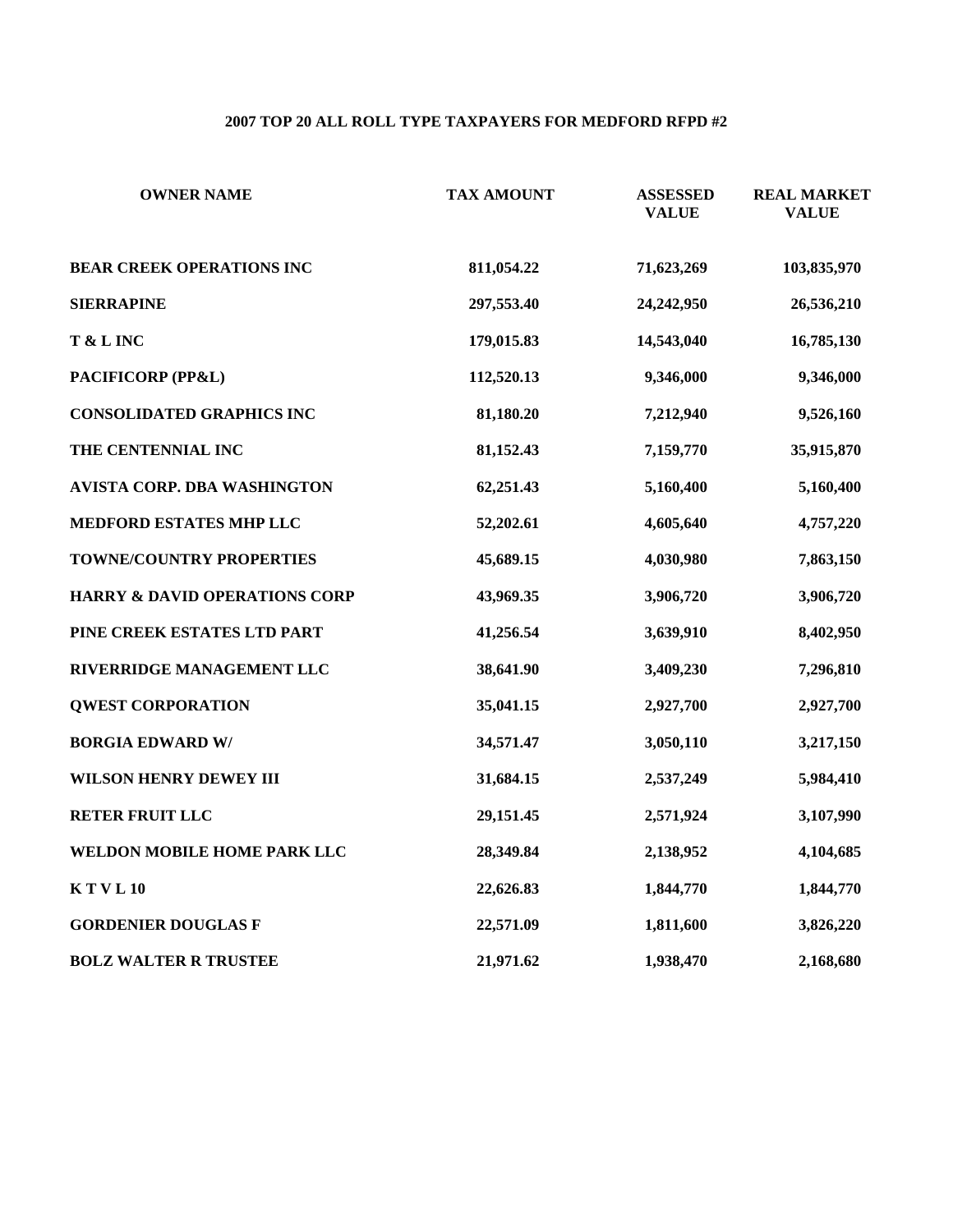# **2007 TOP 20 ALL ROLL TYPE TAXPAYERS FOR PROSPECT FIRE DIST**

| <b>OWNER NAME</b>                 | <b>TAX AMOUNT</b> | <b>ASSESSED</b><br><b>VALUE</b> | <b>REAL MARKET</b><br><b>VALUE</b> |
|-----------------------------------|-------------------|---------------------------------|------------------------------------|
| PACIFICORP (PP&L)                 | 310,340.79        | 35,442,000                      | 35,442,000                         |
| WICKMAN FRERIC A TRUSTEE ET AL    | 7,556.40          | 843,670                         | 1,652,400                          |
| NORTHWEST PROPERTIES & EQUIPMENT  | 7,177.78          | 760,400                         | 846,330                            |
| RODYA GERHARD INC                 | 4,827.41          | 539,000                         | 1,231,850                          |
| WILKENING LIVING TRUST ET AL      | 4,490.21          | 501,330                         | 645,290                            |
| UNITED TELEPHONE NORTHWEST        | 4,246.81          | 485,000                         | 485,000                            |
| <b>LEWIS KIM TRUSTEE FBO</b>      | 4,204.82          | 466,700                         | 802,670                            |
| <b>BURRILL EUGENE F/GLADYS</b>    | 3,613.63          | 392,774                         | 663,050                            |
| <b>BLANKENSHIP JAMES O/SANDRA</b> | 3,549.45          | 408,960                         | 1,204,880                          |
| JONES LYNN A/ROBERT C             | 3,228.64          | 358,489                         | 494,120                            |
| <b>GOODBOE RICHARD B/MELODY J</b> | 3,047.40          | 335,250                         | 576,390                            |
| <b>ELLIS DENNIS D</b>             | 2,899.11          | 311,180                         | 632,980                            |
| <b>FRANCIS H MARCUS/ROSEMARY</b>  | 2,652.16          | 289,860                         | 536,090                            |
| <b>BISHOP MONA M</b>              | 2,566.61          | 273,155                         | 767,330                            |
| STORTS BOYD M TRUSTEE ET AL       | 2,398.19          | 260,280                         | 507,890                            |
| SCHAFFRAN RICHARD F/MARILYN       | 2,376.21          | 261,370                         | 645,520                            |
| DARGITZ ERNETT/DAVID K            | 2,304.55          | 251,050                         | 471,760                            |
| FRANCIS H MARCUS ET AL            | 2,065.91          | 230,660                         | 518,850                            |
| ORE STATE/DIR VETS AFFAIRS ET AL  | 2,042.64          | 228,060                         | 547,140                            |
| COOK JACK L/JANET L               | 1,997.62          | 217,480                         | 360,270                            |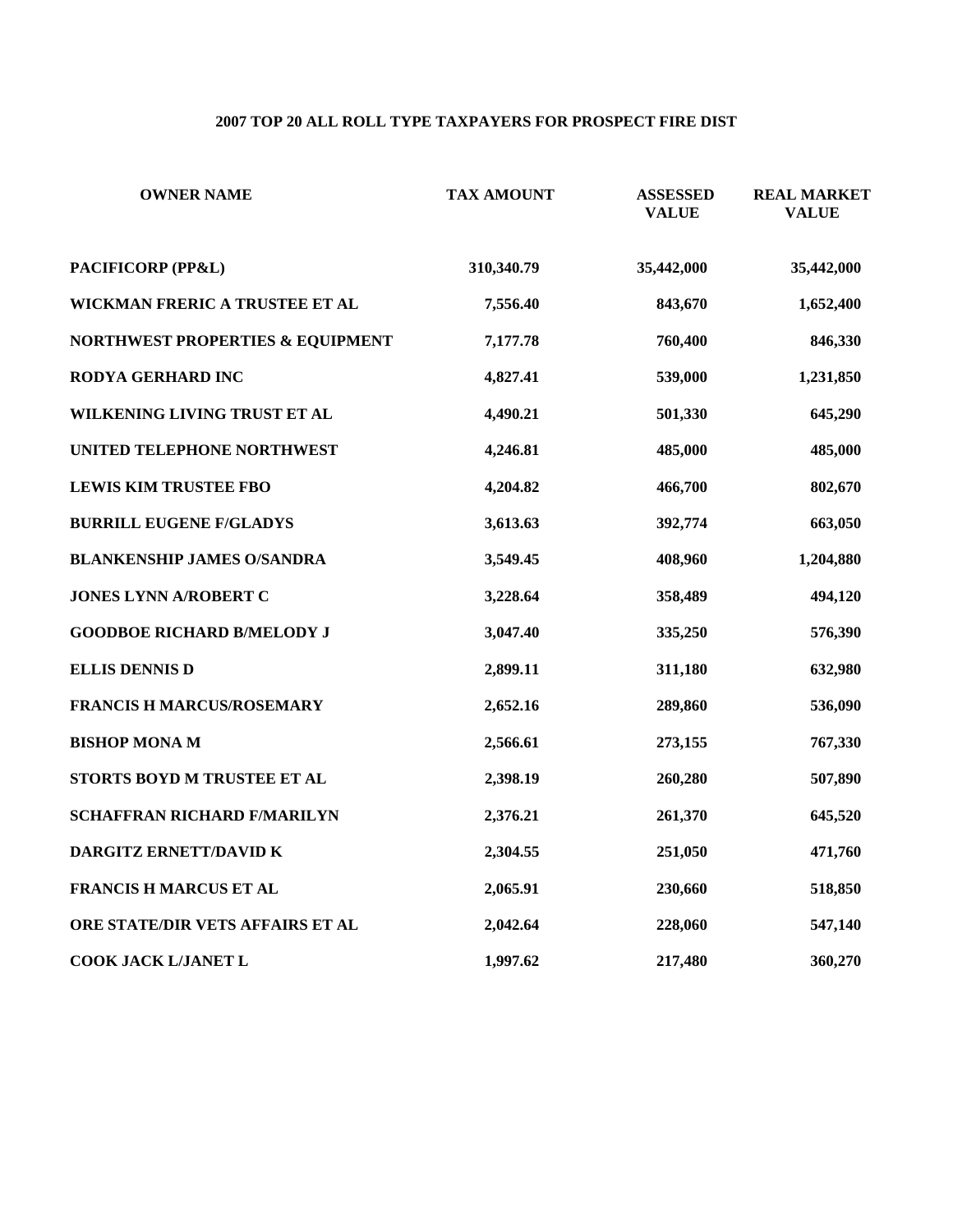# **2007 TOP 20 ALL ROLL TYPE TAXPAYERS FOR ROGUE RIVER RFPD #1**

| <b>OWNER NAME</b>                  | <b>TAX AMOUNT</b> | <b>ASSESSED</b><br><b>VALUE</b> | <b>REAL MARKET</b><br><b>VALUE</b> |
|------------------------------------|-------------------|---------------------------------|------------------------------------|
| <b>BUSCH DUANE B TRUSTEE FBO</b>   | 64,326.14         | 4,405,160                       | 9,511,450                          |
| PACIFICORP (PP&L)                  | 59,330.06         | 5,013,000                       | 5,013,000                          |
| ROGUE RIVER HOLDINGS LLC           | 50,142.18         | 3,001,040                       | 3,933,210                          |
| <b>QWEST CORPORATION</b>           | 42,409.62         | 3,120,900                       | 3,120,900                          |
| <b>MORROW HEIGHTS LLC</b>          | 39,062.64         | 2,617,070                       | 4,128,350                          |
| ROGUE RIVER HOLDINGS LLC           | 29,456.31         | 1,908,690                       | 3,158,370                          |
| AVISTA CORP. DBA WASHINGTON        | 29,203.34         | 2,167,400                       | 2,167,400                          |
| <b>RVI INC</b>                     | 28,247.18         | 1,902,450                       | 4,565,630                          |
| PARK VIEW / GOLD HILL LLC          | 26,168.80         | 1,749,470                       | 2,164,860                          |
| <b>BROTHERTON PIPELINE INC</b>     | 25,399.37         | 2,111,230                       | 2,111,230                          |
| <b>PPLLC CORP</b>                  | 24,989.58         | 1,674,220                       | 1,674,220                          |
| <b>DUBU INC</b>                    | 23,212.52         | 1,555,160                       | 2,424,090                          |
| US CELLULAR NORTHWEST OPERATION    | 18,344.19         | 1,229,000                       | 1,229,000                          |
| VALLEY OF THE ROGUE BANK           | 17,569.90         | 1,173,370                       | 2,686,030                          |
| <b>HANDBURY RICHARD TRSTEE FBO</b> | 14,508.34         | 972,010                         | 1,553,500                          |
| <b>CHALIF DON</b>                  | 12,598.97         | 844,090                         | 1,220,410                          |
| <b>O'NEILL SHARMON A</b>           | 11,867.17         | 844,530                         | 1,948,610                          |
| <b>JAHN HOLDINGS</b>               | 10,709.05         | 717,470                         | 1,658,160                          |
| <b>HADATH JAMES E</b>              | 10,354.39         | 693,710                         | 1,942,970                          |
| NATIONAL ADV CO DBA CBS OUTDOOR I  | 10,099.71         | 633,230                         | 854,720                            |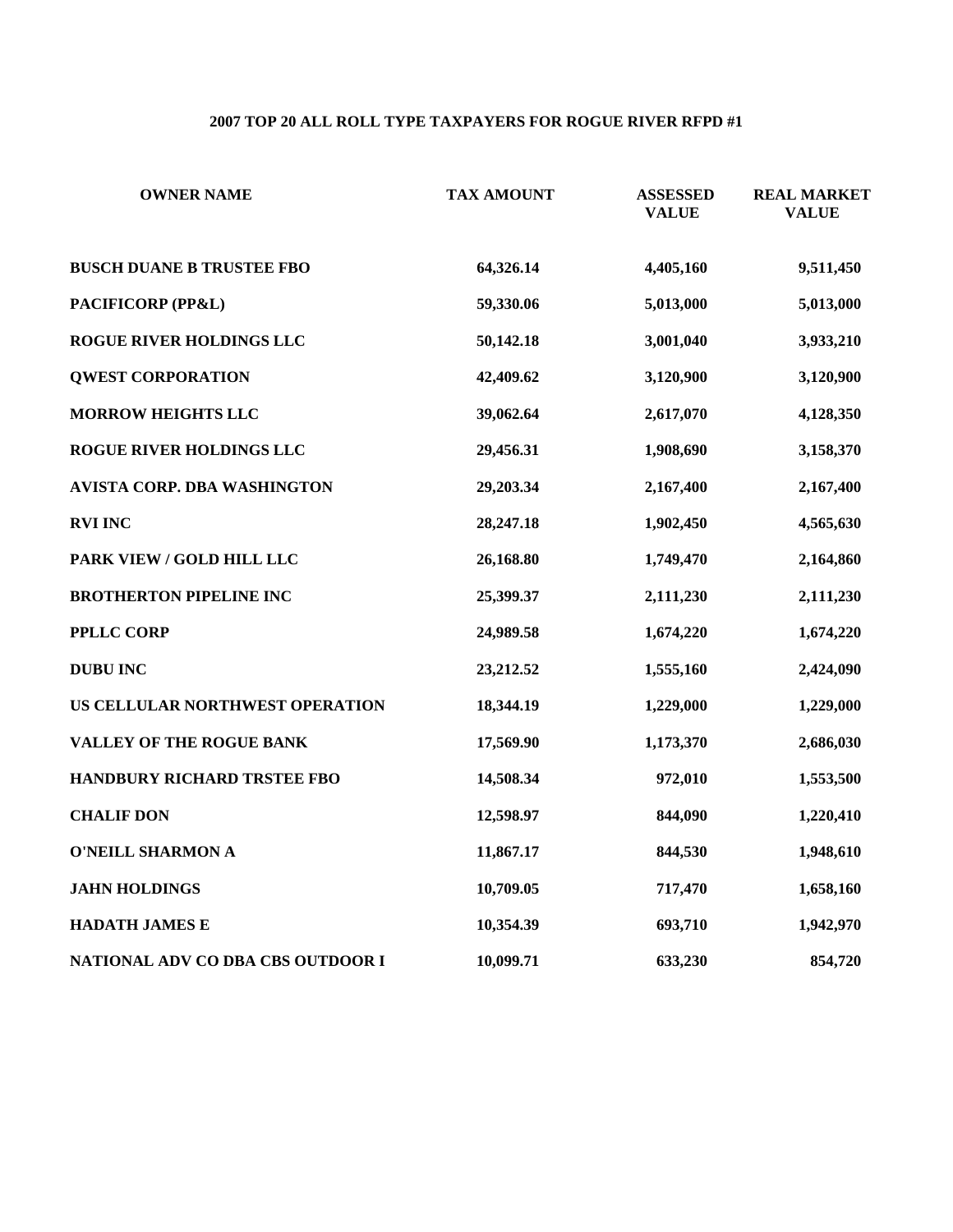## **2007 TOP 20 ALL ROLL TYPE TAXPAYERS FOR SHADY COVE - TRAIL RFPD #4**

| <b>OWNER NAME</b>              | <b>TAX AMOUNT</b> | <b>ASSESSED</b><br><b>VALUE</b> | <b>REAL MARKET</b><br><b>VALUE</b> |
|--------------------------------|-------------------|---------------------------------|------------------------------------|
| <b>BOEHMRJ</b>                 | 50,064.40         | 3,966,348                       | 7,106,000                          |
| <b>DUFFY PATRICK G TRUSTEE</b> | 32,222.54         | 2,645,625                       | 7,788,600                          |
| UNITED TELEPHONE NORTHWEST     | 26,190.23         | 2,061,500                       | 2,061,500                          |
| <b>BOEHM R J TRUSTEE ET AL</b> | 24,766.49         | 1,962,822                       | 5,192,360                          |
| JOELSON GORDON A/M ELAINE      | 23,568.65         | 1,785,610                       | 3,779,570                          |
| <b>MILLER MINERVA B</b>        | 21,477.41         | 1,627,180                       | 3,650,590                          |
| PACIFICORP (PP&L)              | 21,012.56         | 1,655,000                       | 1,655,000                          |
| <b>TILLC</b>                   | 18,359.94         | 1,390,990                       | 1,963,980                          |
| <b>BELLWOOD PROPERTIES INC</b> | 17,689.54         | 1,340,264                       | 2,120,370                          |
| <b>DOUBLE R RANCH TRUST</b>    | 16,777.87         | 1,444,910                       | 8,190,900                          |
| FERGUSON WILLIAM H/MAUREEN     | 16,638.83         | 1,346,172                       | 2,622,250                          |
| <b>CARPENTER MIKE TRUSTEE</b>  | 16,307.23         | 1,235,470                       | 2,290,580                          |
| HAPPEL GEORGANNA MARY          | 14,306.22         | 1,157,338                       | 4,515,440                          |
| PATTERSON RICHARD A TRUSTEE    | 14,239.61         | 1,079,580                       | 1,432,490                          |
| <b>GROOM GEORGE L</b>          | 11,726.20         | 888,400                         | 1,714,600                          |
| LUND VICTOR L TRUSTEE          | 10,980.95         | 831,940                         | 969,320                            |
| LEE KEITH M/DONNA L            | 10,790.23         | 817,490                         | 1,589,320                          |
| ROGUE ASSETS DEVELOPMENT INC   | 10,742.28         | 813,860                         | 1,652,220                          |
| KIMMEL FAMILY FOUNDATION       | 10,589.14         | 798,882                         | 4,060,030                          |
| MALEPSY MICHAEL T/BONNIE L     | 10,558.97         | 818,188                         | 3,242,571                          |